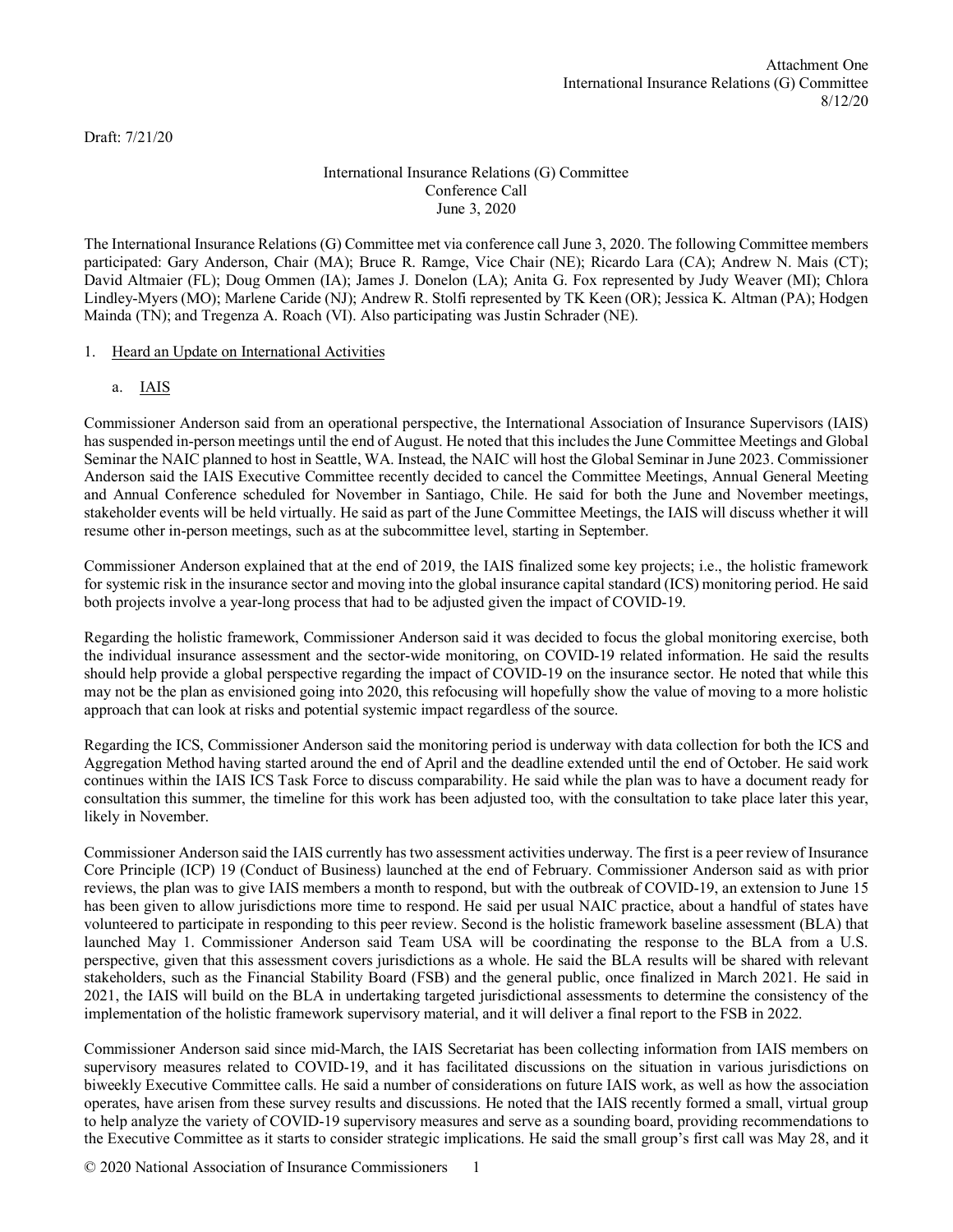focused on brainstorming possible areas that the IAIS may want to focus on to help IAIS members responding to the pandemic. He said state insurance regulators and the NAIC have been active in providing and updating input on the IAIS survey and on the Executive Committee calls to help share the experiences in the U.S. insurance sector and what supervisors have been doing in response to COVID-19. He said while this pandemic has caused challenges, it could also provide an opportunity for the IAIS to assess its current and future workstreams and how it operates, noting that the current crisis has highlighted the need to be responsive to new and emerging risks, to react in ways that are helpful for supervisors around the globe, and to be able to operate even outside of normal circumstances. He added that state insurance regulators and the NAIC have been learning lessons on these points, and they look forward to sharing them with the IAIS and other supervisors.

Robert Neill (American Council of Life Insurers—ACLI) said the ACLI hoped to work with members of the Committee on ICS comparability work to supplement what is being done through Team USA, and he asked if there are timelines that interested parties should be aware of in order to feed into the work. Commissioner Anderson responded that while there are not necessarily concrete deadlines for sharing information as the document is developed, it would be helpful if feedback on the work could be shared with the Committee before November. Ryan Workman (NAIC) said many IAIS workstreams have been adjusted in light of COVID-19, and discussions have slowed down as well, but there could be an update on the status of this document for the Committee at the NAIC Summer National Meeting.

# b. OECD

Ekrem Sarper (NAIC) said the Organisation for Economic Co-operation and Development (OECD) Insurance and Private Pensions Committee (IPPC) quickly pivoted earlier this year to focus on COVID-19 responses and the discussions and policy considerations of governments and state insurance regulators. He said in early April, the IPPC released a paper, "Initial Assessment of Insurance Coverage and Gaps for Tackling COVID-19 Impacts." He said recently, the IPPC followed up with a paper, "Responding to the COVID-19 and Pandemic Protection Gap in Insurance," which can be found on the OECD's website. He said the focus of this policy paper is on how business interruption insurance against pandemic risk could be provided with support from governments and some of the challenges and considerations necessary for establishing such a program.

Mr. Sarper said similar to other organizations, the IPPC's June in-person meeting has been canceled and instead will be held virtually. The virtual meeting will discuss policy responses to COVID-19 and future work for the IPPC; the insurability of perils, which are or are increasingly becoming uninsurable; and a draft preliminary report on the relationship between public and private sectors in the area of long-term care (LTC) and health care.

Mr. Neill asked whether any commissioners or states would be participating in the virtual IPPC meeting along with NAIC staff. Mr. Sarper responded that it would likely just be NAIC staff participating.

# c. FSAP

Mr. Schrader explained that the International Monetary Fund (IMF) is about to conclude its third Financial Sector Assessment Program (FSAP) of the U.S. financial regulatory system. He said the FSAP includes Mission 1 and Mission 2. He said meetings for Mission 1 took place last fall with meetings at all the NAIC offices and four states, and Mission 2 took place in February and March with meetings both at the NAIC and several other states. He said relevant to the insurance sector, the IMF is expected to publish the Financial System Stability Assessment (FSSA) and technical notes on insurance and stress testing in July 2020. He said as with previous FSAPs, there will likely be areas in which the NAIC and state insurance regulators will continue to disagree with the IMF's approach and recommendations, as well as areas in which constructive feedback will be provided to the IMF regarding inaccuracies or particular characterizations of the U.S. system of state-based insurance regulation in the documents before they are published. He thanked the participating states for the time they took to present to the IMF on the state-based system, as well as NAIC staff. He said he would provide an update and summary of the FSAP documents once they are published.

# d. Bilateral Supervisory Cooperation

Commissioner Anderson said while the NAIC's priorities have shifted to focus on COVID-19, so have the priorities for our regulatory counterparts overseas. He said over the years, the NAIC has been improving relationships with foreign regulators, so that in times of crisis, regulators would know how to reach each other. He added that these relationships are built through work at the IAIS and other standard-setting bodies, but more importantly through consistent bilateral outreach.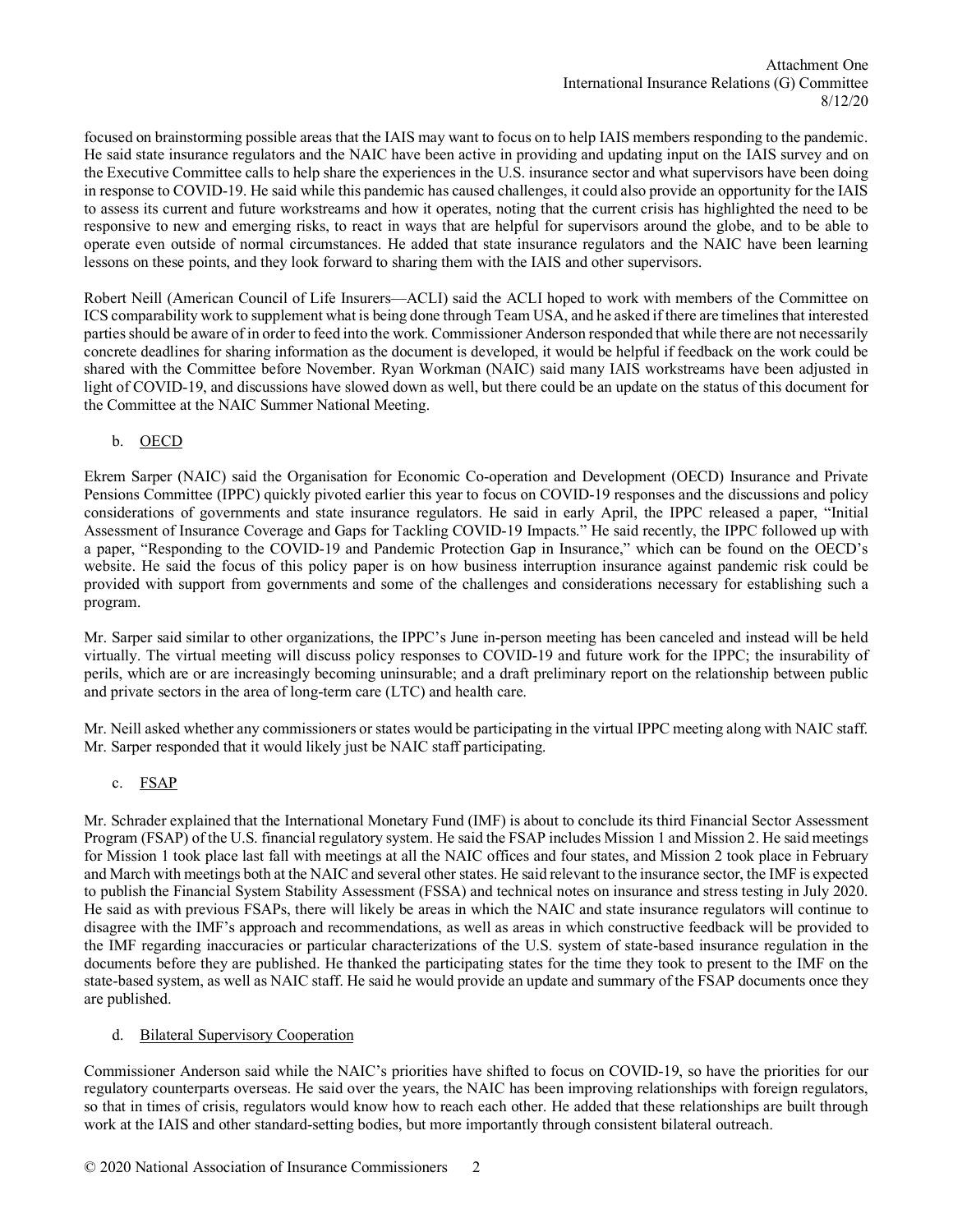Commissioner Anderson said since early March, the NAIC and state insurance regulators have been in regular contact with supervisors and finance ministries throughout Asia, Latin America and Europe. He said many jurisdictions are facing the same challenges as the U.S., and in the past month, the NAIC has had several calls at the staff level with supervisors in Bermuda, the European Union (EU), Japan, and the United Kingdom (UK).

Commissioner Anderson said during these discussions, the NAIC shared information about the prudential measures taken by state insurance regulators, including heightened monitoring of insurers through uniform data calls on solvency impact and regulatory relief and forbearance in a number of critical areas, particularly in regard to various statutory accounting exceptions. He said the numerous market conduct related measures taken in response to COVID-19 were also discussed. He said international counterparts shared information about primary challenges that their jurisdictions are facing in responding to COVID-19 and measures they have taken on a prudential and market conduct basis.

Commissioner Anderson said for the foreseeable future, the NAIC's bilateral dialogues will be held virtually; although, state insurance regulators will continue to work closely with international counterparts, ensuring that lines of communication remain open. He said it is important that the sharing of information continues relating to insurers jointly supervised across those jurisdictions, as well as various policy responses to COVID-19 and beyond.

e. NAIC Events

Commissioner Anderson said as previously announced, the NAIC decided to cancel this year's International Insurance Forum. He said a good program was planned for the NAIC's annual flagship international event, so it is unfortunate that it was canceled, but he noted that next year's Forum will be held May 24–25, 2021.

Commissioner Anderson said going into 2020, it was decided not to hold the spring session of the NAIC International Fellows Program due to resource constraints associated with the FSAP. He said in light of COVID-19 and related travel restrictions and resource strains, the NAIC has decided to also cancel the fall session of the Fellows Program, and NAIC staff are exploring virtual alternatives to the fall session in order to continue to provide training opportunities for foreign insurance regulators interested in learning about the U.S. system of insurance regulation, including sessions prerecorded by NAIC technical experts, should resources allow.

Having no further business, the International Insurance Relations (G) Committee adjourned.

W:\National Meetings\2020\Summer\Cmte\G\Gmin\_0603.docx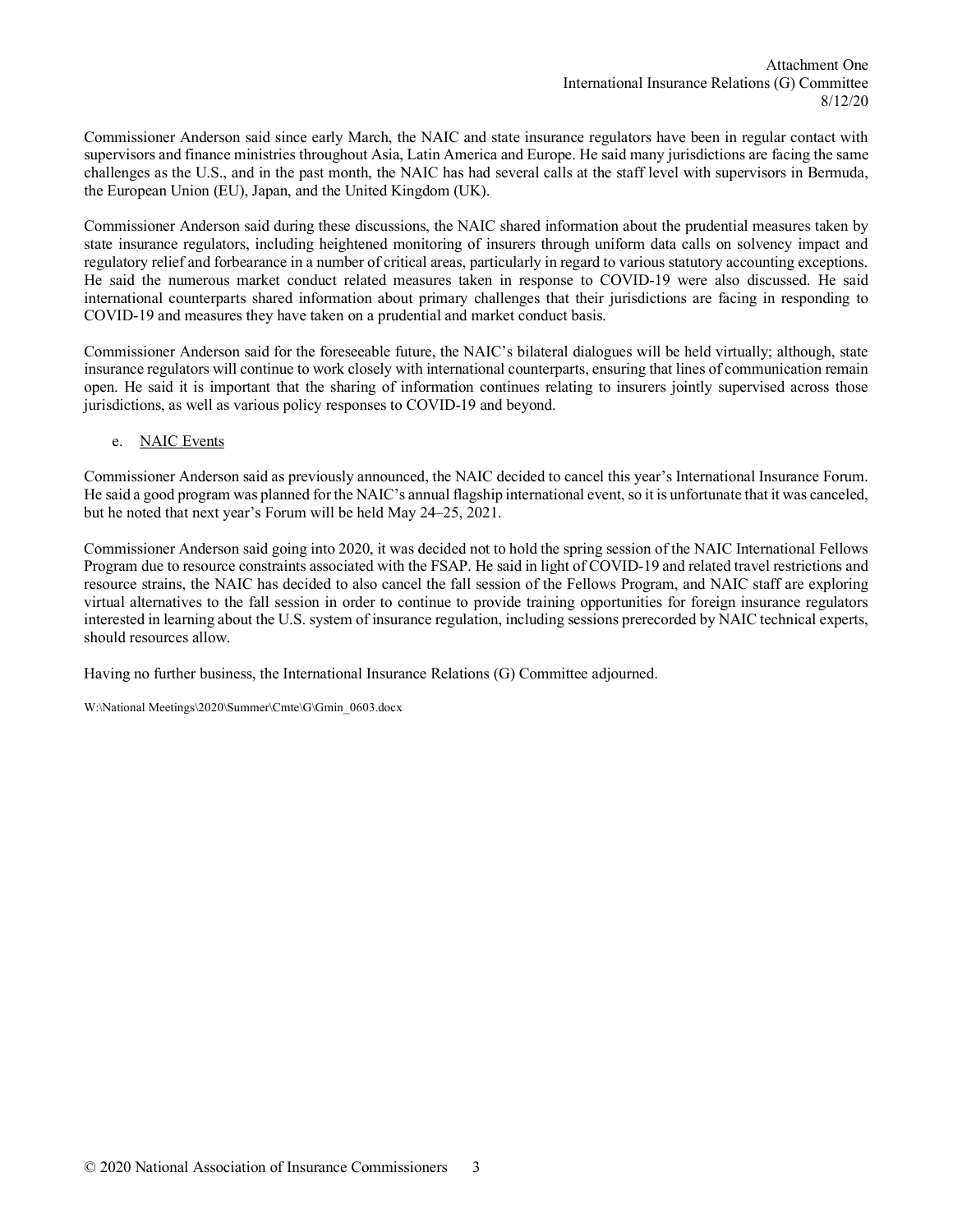Draft: 2/11/20

# International Insurance Relations (G) Committee Conference Call February 3, 2020

The International Insurance Relations (G) Committee met via conference call Feb. 4, 2020. The following Committee members participated: Gary Anderson, Chair (MA); Bruce R. Ramge, Vice Chair (NE); Ricardo Lara represented by Emma Hirschhorn (CA); Andrew N. Mais (CT); David Altmaier (FL); Doug Ommen (IA); James J. Donelon represented by Tom Travis (LA); Anita G. Fox represented by Judy Weaver (MI); Chlora Lindley-Myers (MO); Marlene Caride (NJ); Jessica K. Altman (PA); and Hodgen Mainda (TN).

#### 1. Approved Submission of NAIC Comments on IAIS and SIF Draft Issues Paper on Implementation of the TCFD Recommendations

Commissioner Anderson explained the purpose of the conference call is to discuss and approve the submission of NAIC comments on the joint International Association of Insurance Supervisors (IAIS) and Sustainable Insurance Forum (SIF) draft *Issues Paper on the Implementation of the Recommendations of the Task Force on Climate-related Financial Disclosures*  (TCFD Recommendations), which is out for public consultation.

Commissioner Anderson said that in June 2018, the IAIS and SIF released a joint *Issues Paper on Climate Change Risks to the Insurance Sector*. He said the draft issues paper serves as a follow-up to the 2018 paper and describes the role of the Financial Stability Board (FSB) TCFD Recommendations in establishing a framework for climate risk-related disclosures for the insurance sector. Commissioner Anderson said the draft issues paper draws on the results of an SIF survey conducted during the first half of 2019 on implementation of the TCFD Recommendations and provides examples of related supervisory practices from around the world.

Commissioner Anderson explained that per the usual process, the draft issues paper was reviewed internally, including by the NAIC's Climate Risk and Resilience (C) Working Group, which resulted in the initial draft NAIC comments that were circulated on Jan. 21 in advance of the conference call. He said no additional input was received from state insurance regulators or interested parties in advance of the conference call.

Ryan Workman (NAIC) provided an overview of the draft NAIC comments on the draft issues paper, focusing on substantive comments.

David Snyder (American Property Casualty Insurance Association—APCIA) said that while the TCFD Recommendations have value, their implementation should be a voluntary process. He said the APCIA hopes the disclosure will be accepted as reporting in places where reporting is mandatory and noted that the APCIA looks forward to working with the NAIC on these issues.

Commissioner Caride made a motion, seconded by Commissioner Altmaier, to approve submission of the NAIC comments (Attachment A). The motion passed.

Commissioner Anderson said the NAIC comments on the draft issues paper would be submitted in advance of the Feb. 5 deadline and urged interested parties to submit comments as well.

#### 2. Discussed Other Matters

Commissioner Anderson thanked Committee members and interested parties for their participation during the recent Committee meeting and conference call on Jan. 30 in Washington, DC, on the aggregation method and comparability. He said it was a productive discussion and that the Committee looks forward to this ongoing dialogue over the course of 2020.

Having no further business, the International Insurance Relations (G) Committee adjourned.

W:\National Meetings\2020\Summer\Cmte\G\Gmin\_0203.docx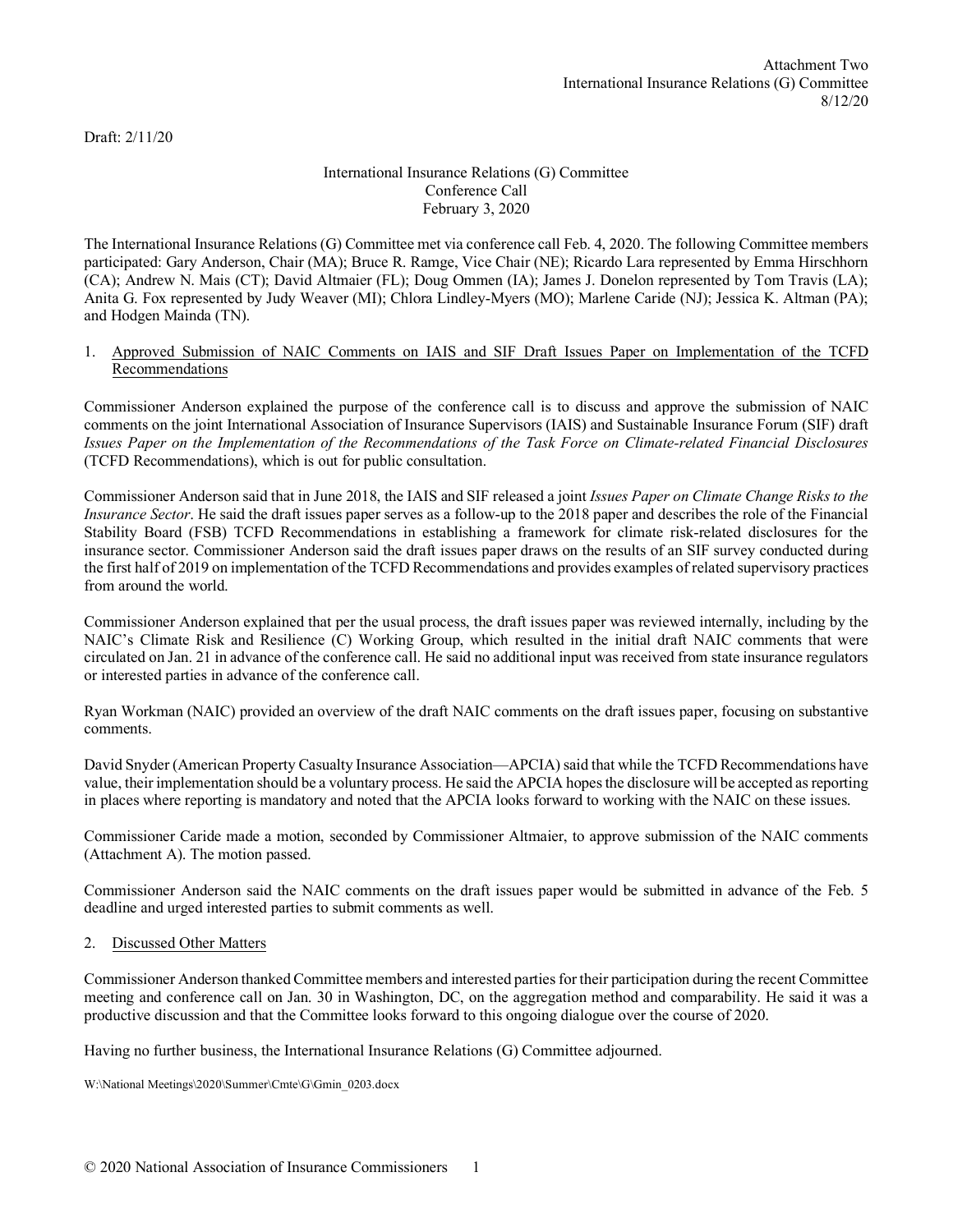Draft: 7/29/20

# International Insurance Relations (G) Committee January 30, 2020

The International Insurance Relations (G) Committee met in Washington, DC, and via conference call Jan. 30, 2020. The following Committee members participated: Gary Anderson, Chair (MA); Bruce R. Ramge, Vice Chair, represented by Justin Schrader (NE); Ricardo Lara represented by Emma Hirschhorn (CA); Andrew N. Mais (CT); David Altmaier (FL); Doug Ommen (IA); James J. Donelon (LA); Anita G. Fox represented by Judy Weaver (MI); Chlora Lindley-Myers represented by John Rehagen (MO); Marlene Caride (NJ); Andrew R. Stolfi (OR); Jessica K. Altman (PA); and Hodgen Mainda (TN).

# 1. Heard an Introduction

Commissioner Anderson gave an overview of the agenda and said it would start with a recap of the agreements coming out of last year's International Association of Insurance Supervisors (IAIS) meetings in Abu Dhabi, United Arab Emirates. He said there would then be a short overview of the aggregation method (AM) along with some discussion on its ongoing development, as well as how the NAIC can further help with the understanding and education of the AM. Finally, he said there will be a discussion on comparability, in particular looking at the definition of comparability and overarching approach and moving towards developing criteria and the overall assessment process.

Commissioner Anderson noted the IAIS is looking at these issues and that state insurance regulators are in the process of thinking through them as well. He said today's meeting would consider a variety of points that will be part of further developing the AM and the comparability assessment. He said there may not be answers to every question, but that is in part due to the nature of the insurance capital standard (ICS) project. He added that there are a number of moving parts that will continue to evolve over the monitoring period.

# 2. Heard a Recap of Abu Dhabi Agreements

Ryan Workman (NAIC) provided an overview of the agreement reached at the IAIS meetings in Abu Dhabi, United Arab Emirates, in November 2019. This included the definition of comparable outcomes and the overarching approach to developing high-level principles and criteria for the comparability assessment that are to be done in such a manner that the AM is neither precluded at the outset as an outcome equivalent approach to the ICS for measuring group capital, nor given a free pass. Mr. Workman also walked through the work plan and timeline for the ICS project and the comparability assessment.

# 3. Heard an Update on the AM Status

Ned Tyrrell (NAIC) provided an overview of the AM, which is designed around the concept that group capital resources and requirements are derived from the aggregation of entity-level reporting. He described five components of the AM: 1) group financials and inventory; 2) adjustments for double-counting; 3) scaling; 4) capital instruments; and 5) aggregation. Mr. Tyrrell also provided an update on the status of each of these five design components.

Commissioner Anderson noted that while there is a relationship between the AM and the domestic group capital work, there is a difference. Commissioner Altmaier provided an update on the status of the NAIC's group capital calculation (GCC) that is intended to be a regulatory tool for supervisors of U.S.-based groups. Thomas Sullivan (Federal Reserve Board—FRB) provided an update on the development of the FRB's building-block approach capital standard for insurers it supervises.

Comments made on the development of and education on the AM included the following:

- While there may be questions about scalars and how they will work, it is a mechanism that is part art and part science, and there is no need to be defensive about their use and how the AM aggregates risk.
- Having regular workshops and educational sessions about the AM would be helpful, as well as having documents that explain its design and provide responses to frequently asked questions (FAQ). Such information would help educate people on how the AM meets the same goals as the ICS and to give input on the comparability assessment criteria.
- There is a need to distinguish between the AM and jurisdictional implementations of the AM; the AM is not simply risk-based capital (RBC). The more information that is available on the GCC, the more tangible the AM becomes, so having an exposure draft of the GCC by mid-2020 would be helpful.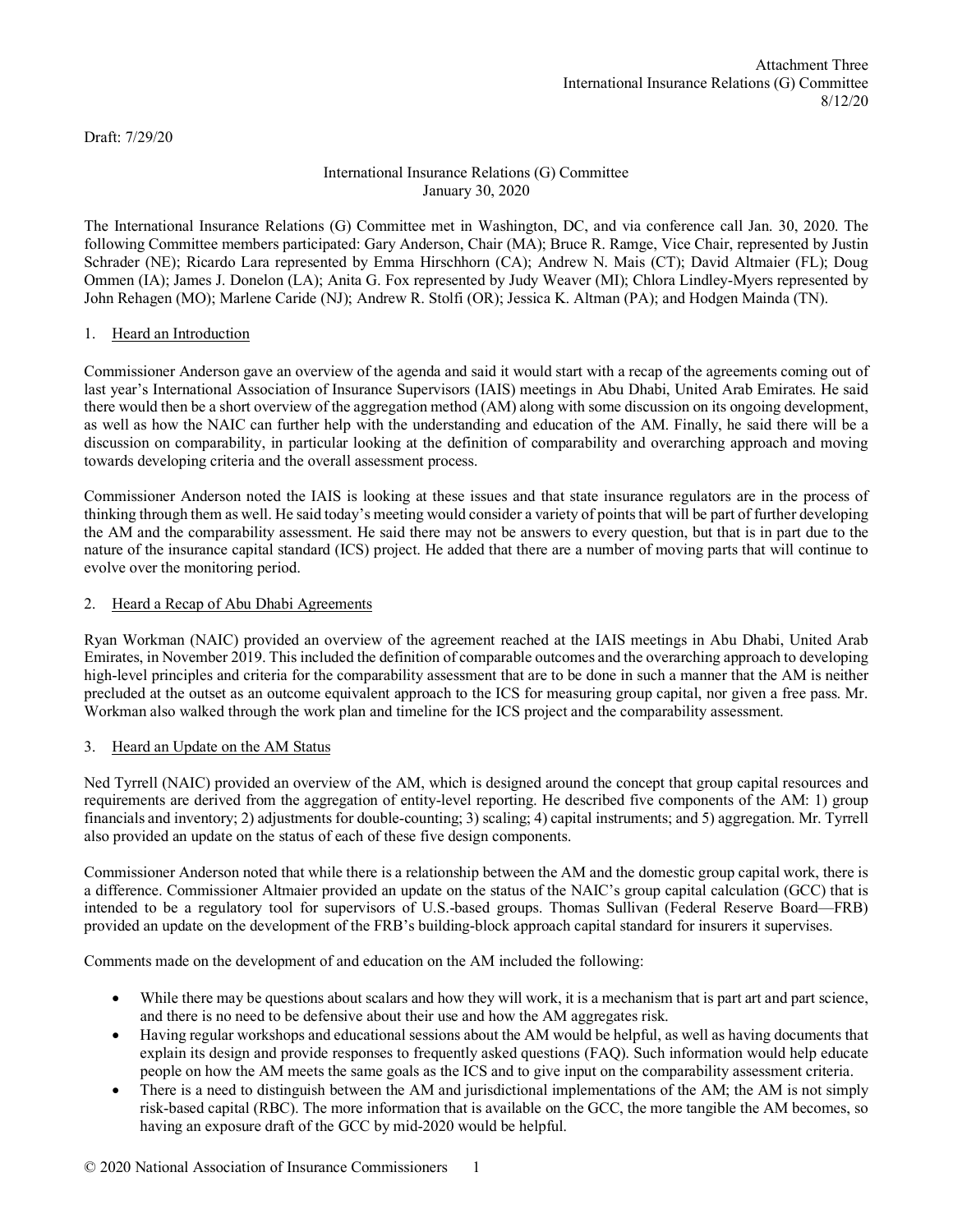- Problems can be hidden in a consolidation approach, whereas the AM can be more regionally reflective and provides the right level of information at the right level.
- Volatility is a concern with the ICS. There is a need to avoid false positives, which could be demonstrated by linking the AM to the economic impact assessment.

Commissioner Anderson said that while there will be "stability" with the AM, just as there is with the ICS over the monitoring period, similarly the NAIC hopes the data received over this period helps inform the AM and any improvements. He said there are some outstanding points to be decided, such as scalars, so there will be some additional changes as work progresses on the version that will be assessed for comparability.

# 4. Discussed Comparability

Commissioner Anderson opened the discussion on comparability by looking at the definition approved at the IAIS meetings in Abu Dhabi, United Arab Emirates, how to go from the overarching approach to principles on comparability and what the actual assessment process could look like.

Comments on the definition of comparable outcomes included the following:

- The definition should not be reopened as it would lead to a different outcome on the way forward on comparability. The definition emphasizes that while the ICS and AM have similar elements, they are done differently.
- The assessment would need to involve both quantitative and qualitative aspects. There is an opportunity for the AM if it can demonstrate quantitatively that the AM produces fewer false positives. The qualitative side is more about how supervisors use different supervisory action to get an outcome.
- Regardless of how quantitative or qualitative the assessment is, it needs to avoid being granular.
- In considering what is an appropriate scope and form of supervisory action, hard wiring specific triggers needs to be avoided.
- Consideration should be given to how useful the approach is to the internationally active insurance group's (IAIG's) supervisory college. However there also needs to be education on how colleges in the U.S. operate and what is done within them.

Comments on going from an overarching approach on comparability to principles included the following:

- For the overarching approach that addresses the prudence of the AM in relation to the ICS, the notion of prudence suggests consideration of the level of calibration, but it should also consider the prudent supervisory actions.
- The overarching approach that notes the scope of group under the AM and ICS should be consistent with that set out in the Common Framework for the Supervision of Internationally Active Insurance Groups (ComFrame) shows that not everything about the comparability assessment needs to be based on the ICS.
- The assessment of comparable outcomes could also look at the utility of the supervisory action taken to an end user, especially the supervisor.
- In moving from principles to criteria for the assessment, the ICS principles could be a good basis, minus those principles that are irrelevant.

Comments on the approach and work plan for the assessment process included the following:

- The economic impact assessment should take place midway through the monitoring period, not at the end. Otherwise, the results produced will not have any actual impact. The economic impact assessment should be performed by the IAIS.
- Some IAIS members interpret "level playing field" as everyone having to adopt a market adjusted valuation ICS. However, if a level playing field is only concerned with competition, the competition is not IAIG versus IAIG but rather an IAIG versus non-IAIGs in its jurisdiction. In this respect, the AM is better at delivering such a level playing field as it shows more of what is happening at the local levels.

Regarding next steps on comparability, Commissioner Anderson said that part of moving into the monitoring period is the data collection, a process that should be getting underway shortly. He said the NAIC appreciates the participation of our IAIGs who will be providing the ICS and/or AM data. Commissioner Anderson added that the IAIS has its first committee meetings at the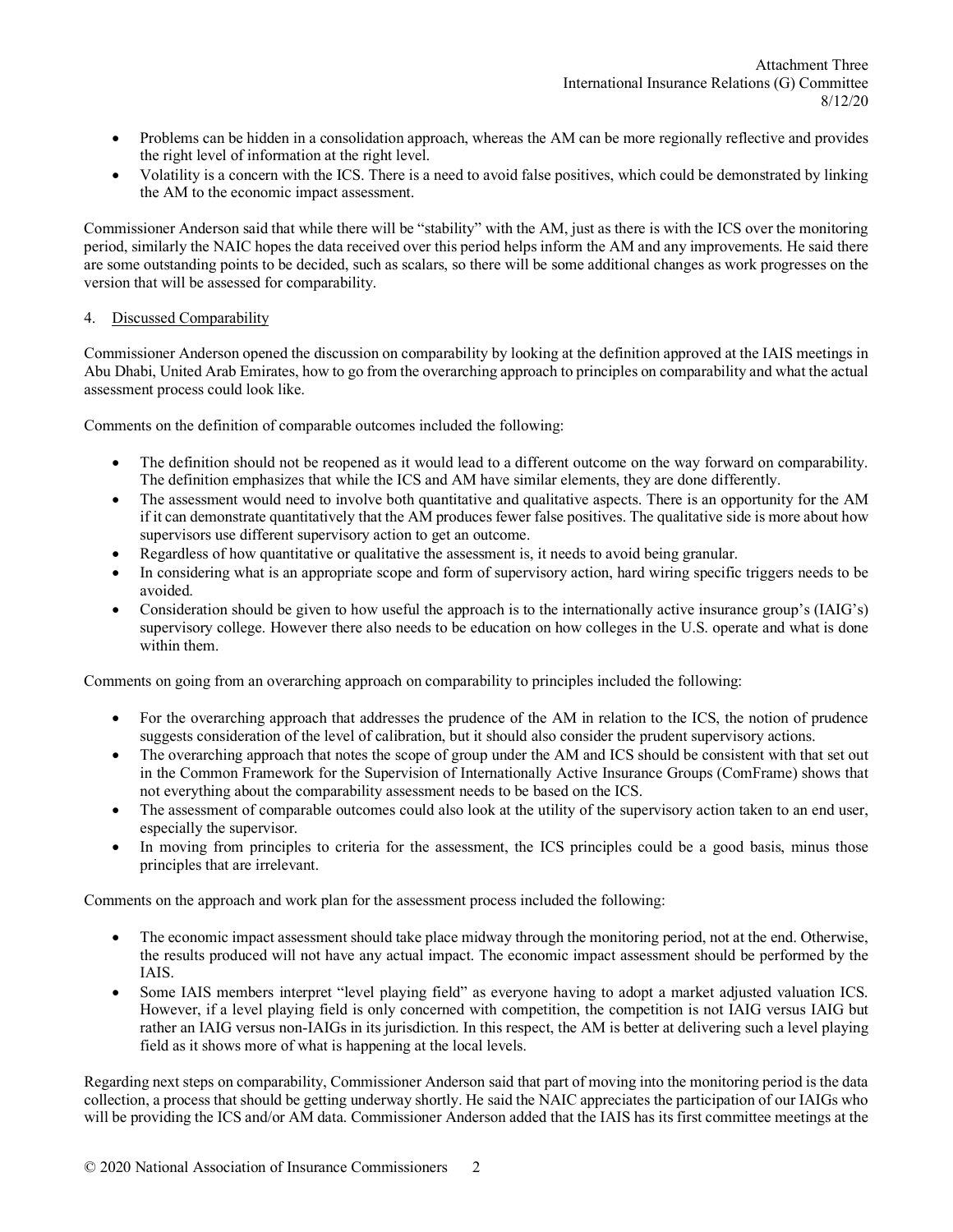end of February and as part of those meetings, members will be looking at how to go from the overarching approach to the principles that will be out for consultation later in July.

Commissioner Anderson commented that it has been helpful to get interested party views on the number of steps that will be part of the monitoring period and comparability assessment. As part of thinking into the future, he asked whether after the monitoring period when ComFrame is revised to reflect the ICS, should the AM also be integrated into ComFrame. Ian Adamczyk (Prudential) replied that if the AM is found to provide comparable outcomes, it should be included in ComFrame.

#### 5. Discussed Other Matters

Commissioner Anderson reminded participants of the next Committee conference call planned on Feb. 3 to review and approve submission of NAIC comments on a draft joint issues paper by the IAIS and Sustainable Insurance Forum (SIF) on the implementation of the Task Force on Climate-related Financial Disclosures (TCFD) recommendations that is currently out for public consultation.

Having no further business, the International Insurance Relations (G) Committee adjourned.

W:\National Meetings\2020\Summer\Cmte\G\Gmin\_0130.docx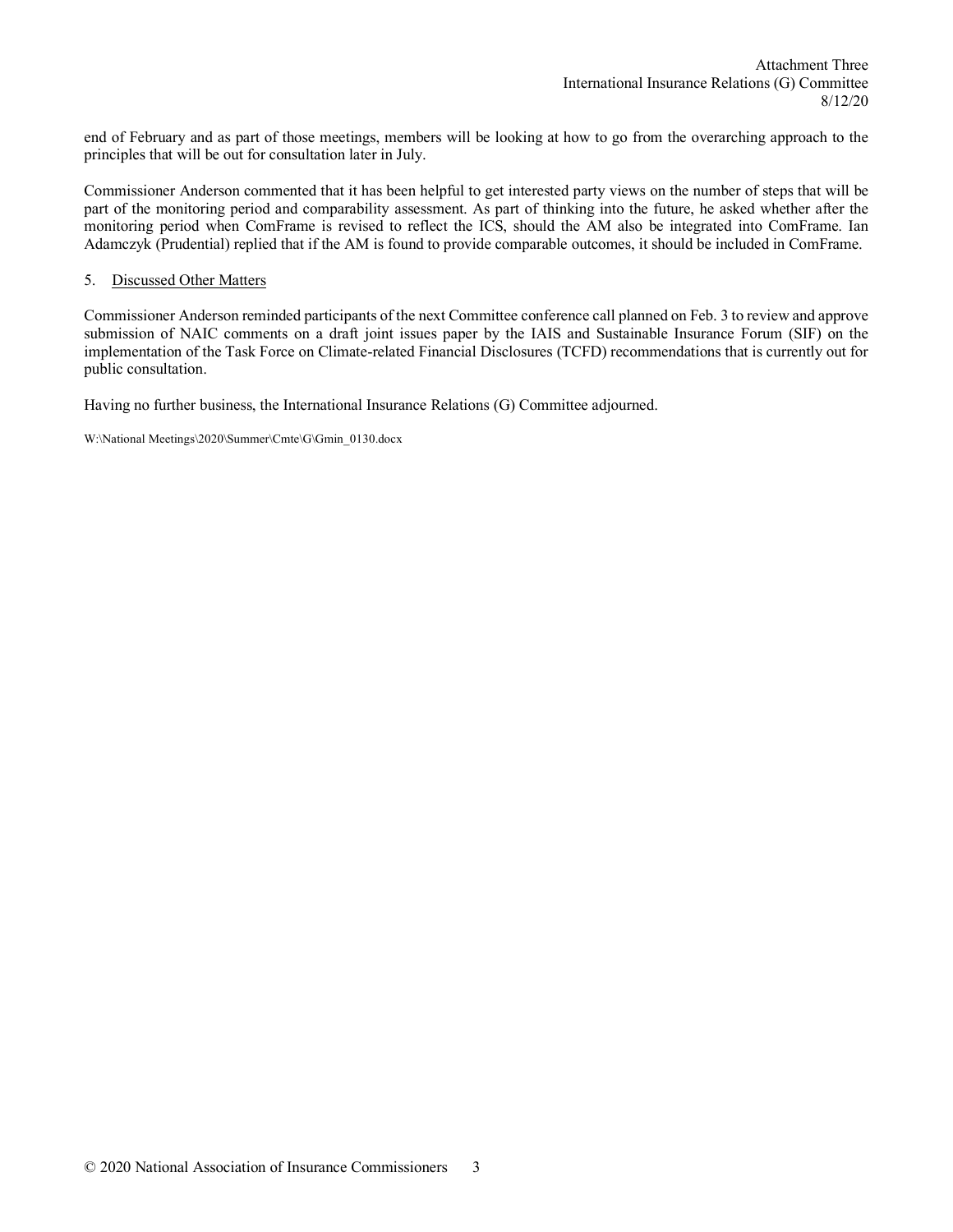Draft: 2/11/20

# International Insurance Relations (G) Committee Conference Call January 15, 2020

The International Insurance Relations (G) Committee met via conference call Jan. 15, 2020. The following Committee members participated: Gary Anderson, Chair (MA); Bruce R. Ramge, Vice Chair (NE); Ricardo Lara represented by Emma Hirschhorn (CA); Andrew N. Mais (CT); David Altmaier represented by Ray Spudeck (FL); Doug Ommen represented by Carrie Mears (IA); James J. Donelon (LA); Anita G. Fox represented by Judy Weaver (MI); Chlora Lindley-Myers represented by John Rehagen (MO); Marlene Caride (NJ); Andrew Stolfi (OR); Jessica K. Altman (PA); and Hodgen Mainda represented by Trey Hancock (TN).

# 1. Approved Submission of NAIC Comments on IAIS Draft Application Paper on Liquidity Risk Management

Commissioner Anderson explained that the purpose of the conference call is to discuss and approve the submission of NAIC comments on the International Association of Insurance Supervisors (IAIS) draft *Application Paper on Liquidity Risk Management*, which is out for public consultation.

Commissioner Anderson noted that the IAIS recently revised certain Insurance Core Principles (ICPs) and Common Framework for the Supervision of Internationally Active Insurance Groups (ComFrame) material as part of the development of the holistic framework for systemic risk in the insurance sector. He said that during this process, the IAIS enhanced the enterprise risk management (ERM) requirements in ICP 16, ERM for Solvency Purposes, to more explicitly address liquidity risk. He added that the IAIS developed this application paper to help provide further guidance on the relevant supervisory material related to liquidity risk management.

Commissioner Anderson said that per the usual NAIC process, the paper was reviewed internally, including by the NAIC's Financial Stability (EX) Task Force, which resulted in the initial draft NAIC comments that were circulated on Dec. 31, 2019, in advance of the conference call. He said no additional input was received from state insurance regulators or interested parties in advance of the conference call.

Ryan Workman (NAIC) provided an overview of the draft NAIC comments on the draft application paper, focusing on substantive comments.

Robert Neill (American Council of Life Insurers—ACLI) said he appreciates the NAIC comments and that the ACLI is supportive of the holistic framework overall and hopes it succeeds. However, the he said the ACLI views the draft application paper as overly prescriptive in certain areas and plans to submit its own comments to the paper.

Commissioner Caride made a motion, seconded by Commissioner Mais, to approve submission of the NAIC comments (Attachment A). The motion passed.

Commissioner Anderson said the NAIC comments on the draft application paper would be submitted in advance of the Jan. 20 deadline and urged interested parties to submit comments as well.

# 2. Discussed Other Matters

Commissioner Anderson noted two upcoming Committee conference calls. He said there will be a conference call and inperson meeting on Jan. 3 to discuss the aggregation method and the process for assessing comparable outcomes. Commissioner Anderson said that on Feb. 3, there will be a conference call to review and approve submission of NAIC comments on a draft joint issues paper by the IAIS and Sustainable Insurance Forum (SIF) on the implementation of the Task Force on Climaterelated Financial Disclosures (TCFD) recommendations that is currently out for public consultation. He said registration information and other details for both conference calls would be circulated shortly.

Having no further business, the International Insurance Relations (G) Committee adjourned.

W:\National Meetings\2020\Summer\Cmte\G\Gmin\_0115.docx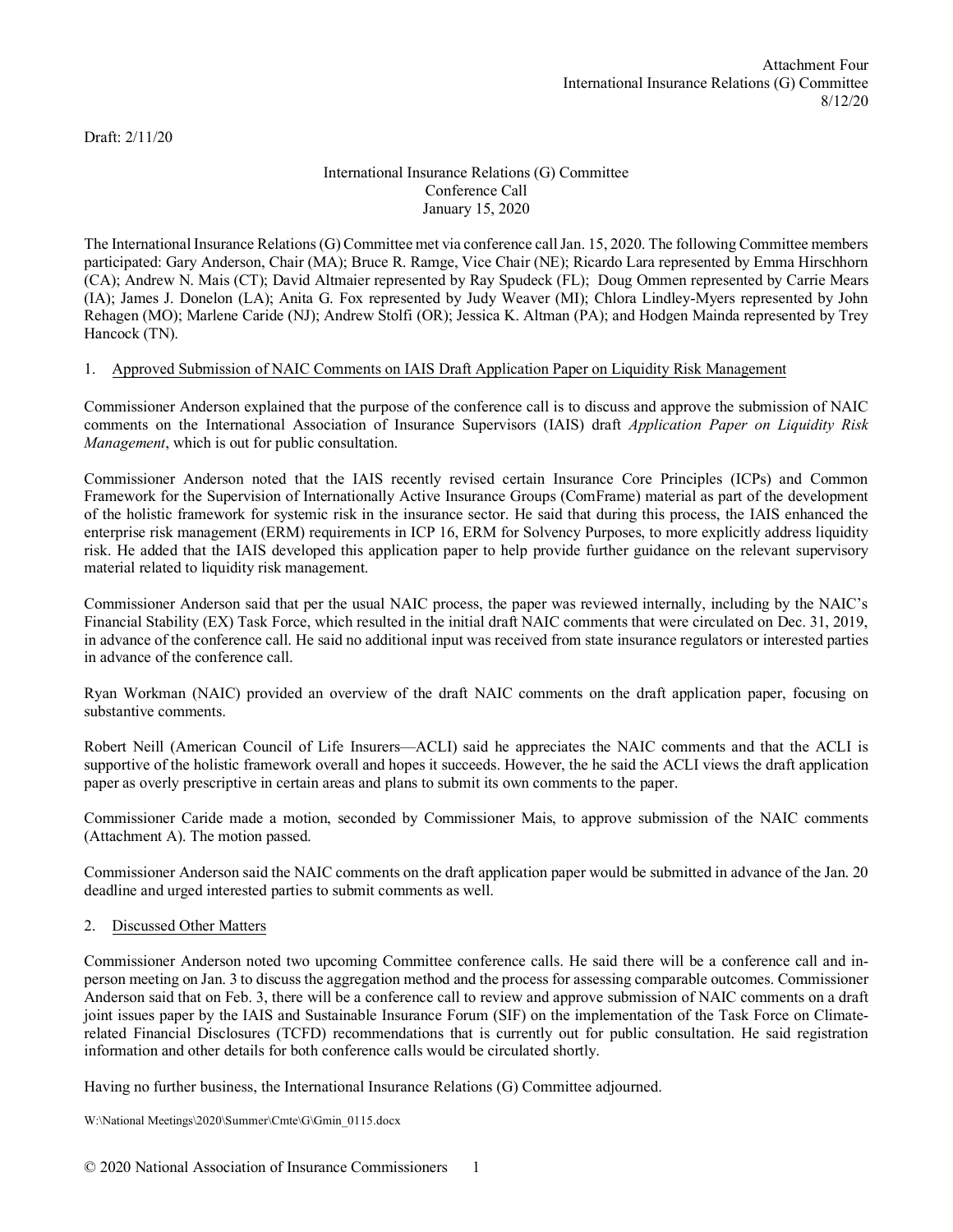Attachment Five International Insurance Relations (G) Committee 8/12/20

Draft: 12/19/19

### International Insurance Relations (G) Committee Austin, Texas December 7, 2019

The International Insurance Relations (G) Committee met in Austin, TX, Dec. 7, 2019. The following Committee members participated: Gary Anderson, Chair (MA); Andrew Stolfi, Vice Chair (OR); Andrew N. Mais (CT); Stephen C. Taylor (DC); David Altmaier (FL); Colin M. Hayashida (HI); Doug Ommen (IA); James J. Donelon (LA); Anita G. Fox represented by Judy Weaver (MI); Chlora Lindley-Myers (MO); Bruce R. Ramge represented by Justin Schrader (NE); Marlene Caride (NJ); John G. Franchini represented by Robert Doucette (NM); Jillian Froment (OH); and Jessica Altman (PA).

# 1. Adopted its Nov. 6, Oct. 15, Aug. 13, and Summer National Meeting Minutes

The Committee met Nov. 6, Oct. 15, Aug. 13 and Aug. 3 and took the following action: 1) heard an update on upcoming International Association of Insurance Supervisors (IAIS) committee meetings; 2) approved submission of NAIC comments on the IAIS draft *Issues Paper on the Use of Big Data Analytics in Insurance*; 3) heard updates on IAIS activities and the Financial Sector Assessment Program (FSAP); 4) approved submission of NAIC comments on IAIS revised supervisory material and material related to the holistic framework for systemic risk in the insurance sector; 5) adopted the report of the ComFrame Development and Analysis (G) Working Group; and 6) discussed IAIS key 2019 projects with interested parties.

Commissioner Anderson noted that the Committee also met Nov. 19, Oct. 29, and Sept. 30 in regulator-to-regulator sessions, pursuant to paragraph 8 (consideration of strategic planning issues) of the NAIC Policy Statement on Open Meetings, to discuss key agenda items before and after the IAIS committee meetings and the International Monetary Fund (IMF) FSAP.

Commissioner Stolfi made a motion, seconded by Commissioner Caride, to adopt the Committee's Nov. 6 (Attachment One), Oct. 15 (Attachment Two), Aug. 13 (Attachment Three), and Aug. 3 (*see NAIC Proceedings – Summer 2019, International Insurance Relations (G) Committee*) minutes. The motion passed unanimously.

# 2. Adopted the Report of the ComFrame Development and Analysis (G) Working Group

Commissioner Anderson said the ComFrame Development and Analysis (G) Working Group met prior to the Committee meeting in regulator-to-regulator session, pursuant to paragraph 8 (consideration of strategic planning issues) of the NAIC Policy Statement on Open Meetings, to discuss next steps on implementation of the Common Framework for the Supervision of Internationally Active Insurance Groups (ComFrame) and the global insurance capital standard (ICS) and monitoring period process. He said that with the adoption of ComFrame, the Working Group has fulfilled its mandate and will be dissolved at the end of 2019. However, he said that as work related to ComFrame and the ICS is moving into a new phase, relevant charges have been added to working groups reporting to the Financial Condition (E) Committee. He noted that the Group Solvency Issues (E) Working Group's 2020 proposed charges include: "[a]ssess the IAIS Common Framework for the Supervision of Internationally Active Insurance Groups (ComFrame) and make recommendations on its implementation in a manner appropriate for the U.S." He also noted that the Group Capital Calculation (E) Working Group's 2020 proposed charges include: "[l]iaise, as necessary, with the International Insurance Relations (G) Committee on international group capital developments and consider input from participation of U.S. state insurance regulators in the International Association of Insurance Supervisors (IAIS) monitoring process." Additionally, he said the Committee will continue to track and provide input, as appropriate, as ComFrame is implemented and the monitoring period moves forward.

Commissioner Mais made a motion, seconded by Commissioner Caride, to adopt the report of the ComFrame Development and Analysis (G) Working Group. The motion passed unanimously.

# 3. Adopted its 2020 Proposed Charges

Commissioner Anderson explained that the Committee's proposed charges for 2020 (Attachment Four) have some minor wording changes and that some of the individual charges were reordered for a more logical flow. He said that as noted in the ComFrame Development and Analysis (G) Working Group report, 2019 is the last year for the Working Group. He added that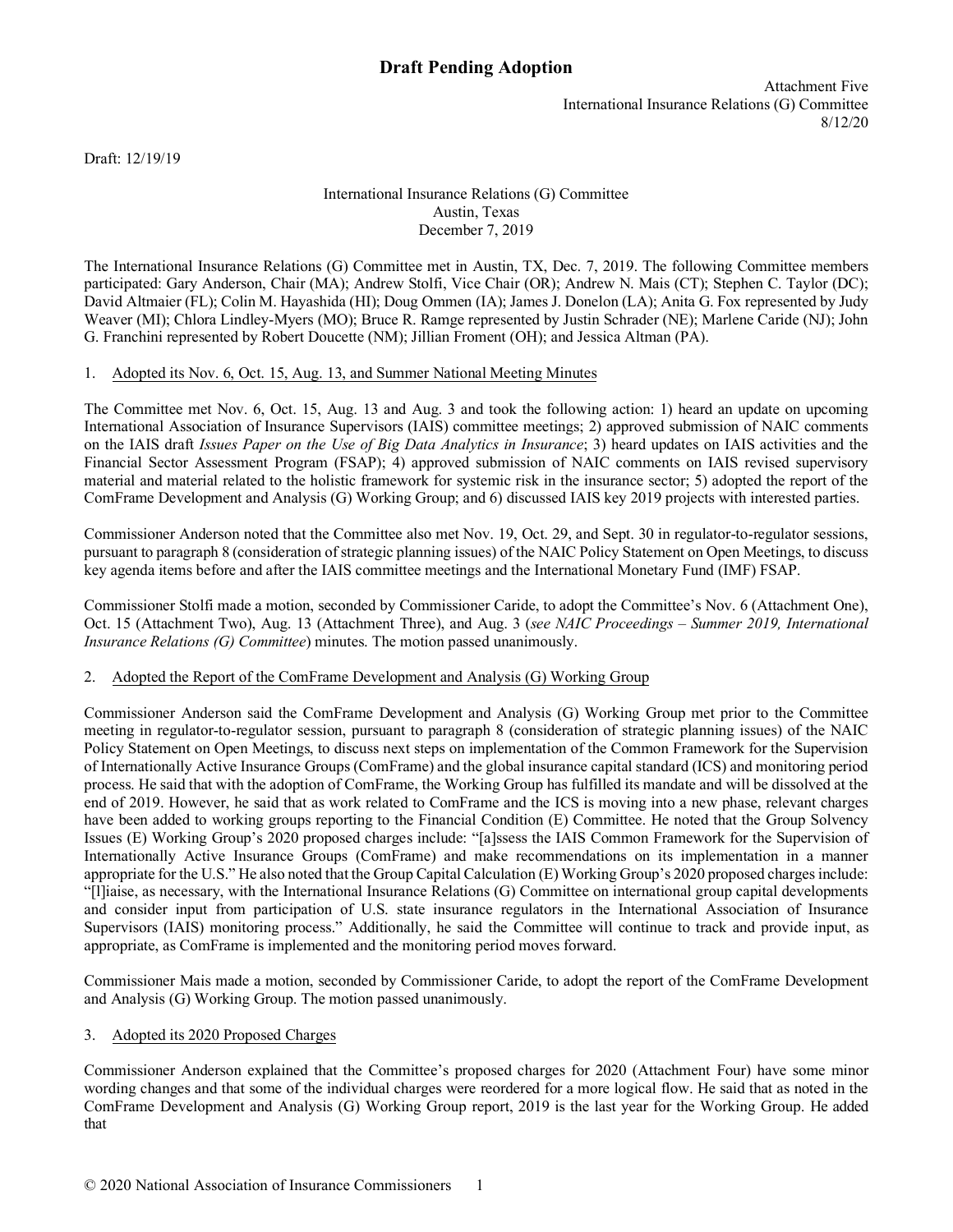Attachment Five International Insurance Relations (G) Committee 8/12/20

as this project moves into the next phase, the necessary analysis and coordination by the states and the NAIC and interaction with interested parties will continue under the relevant groups reporting to the Financial Condition (E) Committee.

Commissioner Altmaier made a motion, seconded by Commissioner Stolfi, to adopt the Committee's 2020 proposed charges. The motion passed unanimously.

### 4. Heard an Update on Key 2019 Projects of the IAIS

Commissioner Anderson said the NAIC was very pleased to have former Tennessee Commissioner Julie Mix McPeak receive the Distinguished Fellows award from the IAIS in Abu Dhabi for her dedication and work at the IAIS, including serving on multiple committees and taking key leadership positions for a number of years. He congratulated Ms. McPeak on behalf of state insurance regulators and expressed appreciation for the time and leadership she provided at the international level during her time as commissioner.

Commissioner Anderson reported that at its committee meetings and annual general meeting in mid-November in Abu Dhabi, the IAIS reached key milestones on the effective cross-border supervision of insurance groups and contributing to global financial stability. He said these achievements were made possible by a shared commitment from the world's insurance supervisors to the maintenance of fair, safe and stable insurance markets for the benefit and protection of policyholders. He said that overall, state insurance regulators are pleased with the outcomes of these meetings.

#### *ICPs and ComFrame*

Commissioner Anderson explained that in Abu Dhabi, the IAIS adopted a revised set of its Insurance Core Principles (ICPs) and ComFrame. Revisions to the ICPs has been a multi-year process, making updates to reflect input from self-assessment and peer reviews, developments in the market, and supervision, as well as to ensure consistency between the ICPs and ComFrame. He noted that ComFrame is the result of years of work, and it is intended to be a comprehensive and outcome-focused framework that provides supervisory minimum requirements tailored to the international activity and size of internationally active insurance groups (IAIGs). Commissioner Anderson said that moving into 2020, IAIS members will begin the implementation of ComFrame. He said the NAIC's Group Solvency Issues (E) Working Group will assess ComFrame and make recommendations on its implementation in a manner appropriate for the U.S. He said that during this initial phase of implementation, the IAIS will be providing supporting material to help members understand expectations set out by ComFrame. He commented that there have been comments submitted previously by interested parties during the development of ComFrame related to possible deviations from U.S. regulations, and he noted that there will be careful and due deliberation to ensure that the implementation of ComFrame in the U.S. is compatible with our regulatory system. He added that it will be important to have ongoing engagement with interested parties to understand any specific concerns and address them accordingly.

Commissioner Anderson said that as part of its 2020–2024 strategic plan, the IAIS plans to focus on developing supporting material for its members more broadly, which will include issues and application papers on a variety topics. He added that the IAIS will also be continuing with its implementation assessment activities through peer reviews of ICPs on a thematic basis.

Stephen Broadie (American Property Casualty Insurance Association—APCIA) commented that the APCIA appreciates the final outcomes on ComFrame, especially with regard to the overarching principles, which include recognizing that IAIGs can be organized in different manners, as long as the objectives of ComFrame are ultimately achieved. He also agreed that any regulatory changes made in the U.S. to implement ComFrame should be consistent with the U.S. regulatory framework.

# *Holistic Framework*

Commissioner Anderson said the IAIS adopted the holistic framework for the assessment and mitigation of systemic risk in the insurance sector. He said this new framework moves away from a solely entities-based approach and instead recognizes that systemic risk can arise both from sector-wide trends with regard to specific activities and exposures, as well as from a concentration of these activities and exposures in individual insurers. He explained that the holistic framework consists of: 1) an enhanced set of supervisory policy measures and powers of intervention; 2) an annual IAIS global monitoring exercise; and 3) a robust implementation assessment.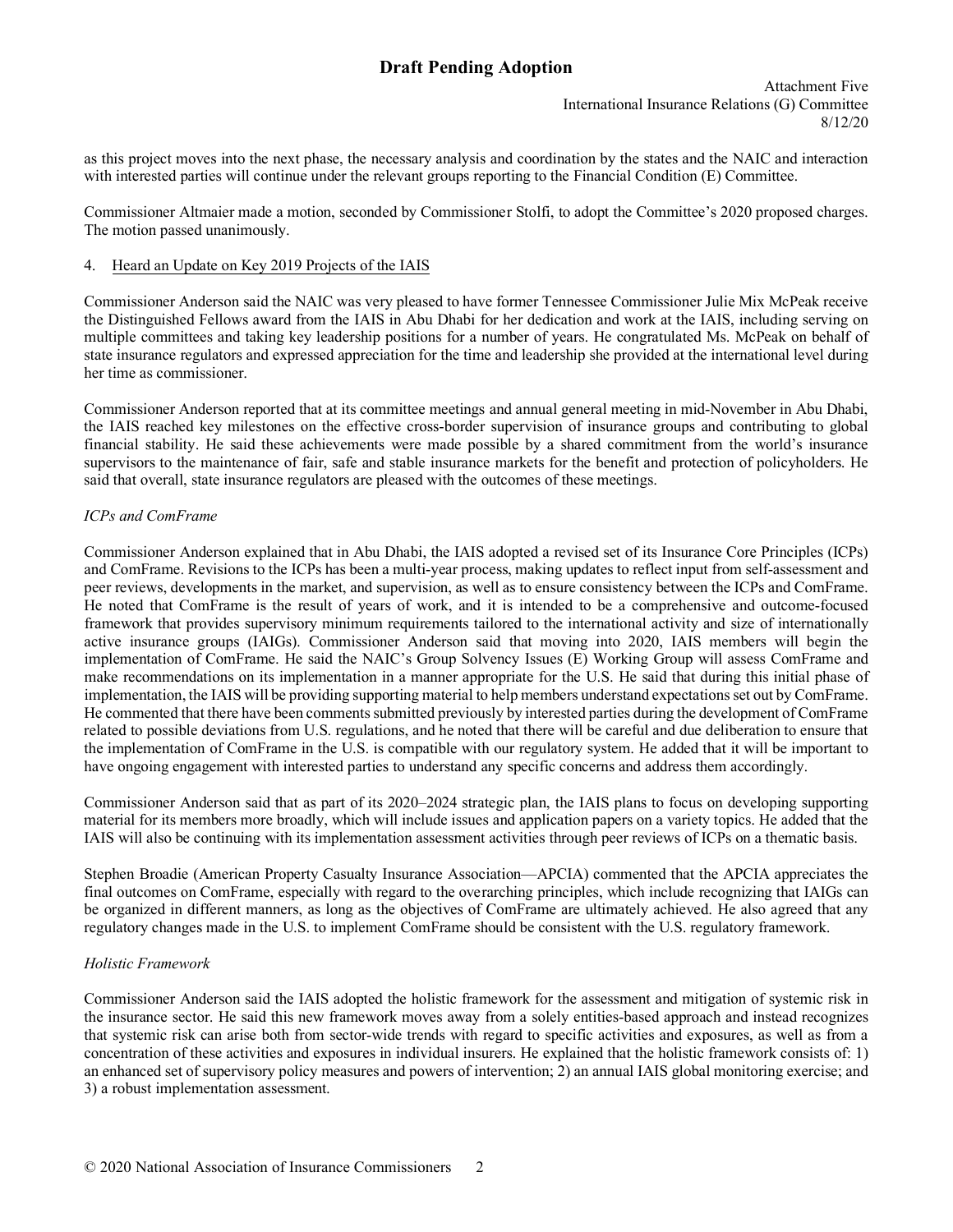Attachment Five International Insurance Relations (G) Committee 8/12/20

With regard to the global monitoring exercise, Commissioner Anderson said the IAIS will undertake an annual process to assess insurance market trends and developments and determine any potential build-up of systemic risk in the global insurance sector. He said this will include an assessment of potential systemic risk arising from sector-wide trends with regard to specific activities and exposures, which will leverage and build upon existing IAIS work, such as the Global Insurance Market Report. He said this will also assess the possible concentration of systemic risks at an individual insurer level arising from these activities and exposures using an updated version of the former global systemically important insurer (G-SII) assessment methodology.

Commissioner Anderson said the global monitoring exercise will also see a collective discussion by the IAIS on the assessment of potential systemic risk in the global insurance sector, at both a sector-wide and individual insurer level, and appropriate supervisory responses to systemic risk if it arises. He noted that the IAIS will share the outcomes of the global monitoring exercise each year with participants in the global monitoring exercise (participating insurers as well as participating IAIS members), other IAIS members, the Financial Stability Board (FSB), and the general public.

Commissioner Anderson explained that another key element of the holistic framework is the IAIS's implementation assessment of related supervisory material. He said this approach builds on existing methodology for assessing the implementation of ICPs and ComFrame, while considering the specific nature of the holistic framework as a subset of the ICP and ComFrame material that is relevant to the assessment and mitigation of systemic risk. He said the assessments will proceed in phases, beginning with a baseline assessment in 2020 and moving towards more intensive jurisdictional assessments in 2021, which will include targeted in-depth verification of supervisory practices. He noted that the IAIS will share the outcomes of the holistic framework implementation assessments with the FSB and the general public.

Commissioner Anderson said the implementation of the holistic framework is expected to provide an enhanced basis for assessing and mitigating systemic risk in the insurance sector and therefore eliminate the need for identification of insurers as G-SIIs. He said the FSB will determine whether to discontinue G-SII identification in November 2022 based on the initial years of implementation of the holistic framework. Commissioner Anderson noted that as implementation gets underway, state insurance regulators will be mindful of the appropriate role for the IAIS, as there have been concerns expressed about the role of the IAIS and it taking on regulatory-like powers.

# *ICS and Monitoring Period*

Commissioner Anderson said the IAIS agreed on Version 2.0 of the ICS for a five-year monitoring period, starting in January 2020. He said that during the monitoring period, ICS Version 2.0 will be used for confidential reporting and discussion in supervisory colleges to provide feedback to the IAIS on the ICS design and performance. He said that at the same time, the IAIS agreed on a definition of comparable outcomes and an overarching approach and timeline for the development of criteria to assess whether the aggregation method (AM) being developed by the U.S. and other interested jurisdictions, provides comparable outcomes to the ICS.

Commissioner Anderson noted that going into these meetings, there was a lot of attention domestically on the ICS, including significant time dedicated by this Committee. He said an agreement was secured that advances critical U.S. objectives as part of the IAIS debate on the next phase of the ICS project. He added that state insurance regulator support came about after the IAIS agreed to an achievable definition and approach to the assessment of comparable outcomes, providing a clear path forward for the AM. He said other objectives that were met include having timelines and governance for operationalizing the monitoring period, a commitment to consider modifications to the ICS itself, and conducting an economic impact assessment.

Commissioner Anderson said members of Team USA have been clear that this pathway ensures that the AM, as one part of a comprehensive U.S. regulatory framework, will be viewed through outcomes that it provides and not simply a quantitative lens. He said that while state insurance regulators will not be implementing the ICS, they will remain committed to an approach to group capital analysis, which can and should be viewed as comparable to the outcomes achieved by the ICS.

Commissioner Anderson noted that the IAIS posted a number of documents explaining various parts of the monitoring period. He said this includes a document that sets out the overarching principles and concepts for the annual confidential reporting of the reference ICS and, at the option of group-wide supervisors (GWS), additional reporting during the five-year monitoring period. He said there is a note that explains some of the technical decisions that were made for the reference ICS, including ICS balance sheet, market-adjusted valuation (MAV), qualifying capital resources, and margin-over-current-estimate (MOCE). He said that as state insurance regulators have had concerns over the development phase of the ICS on some of these technical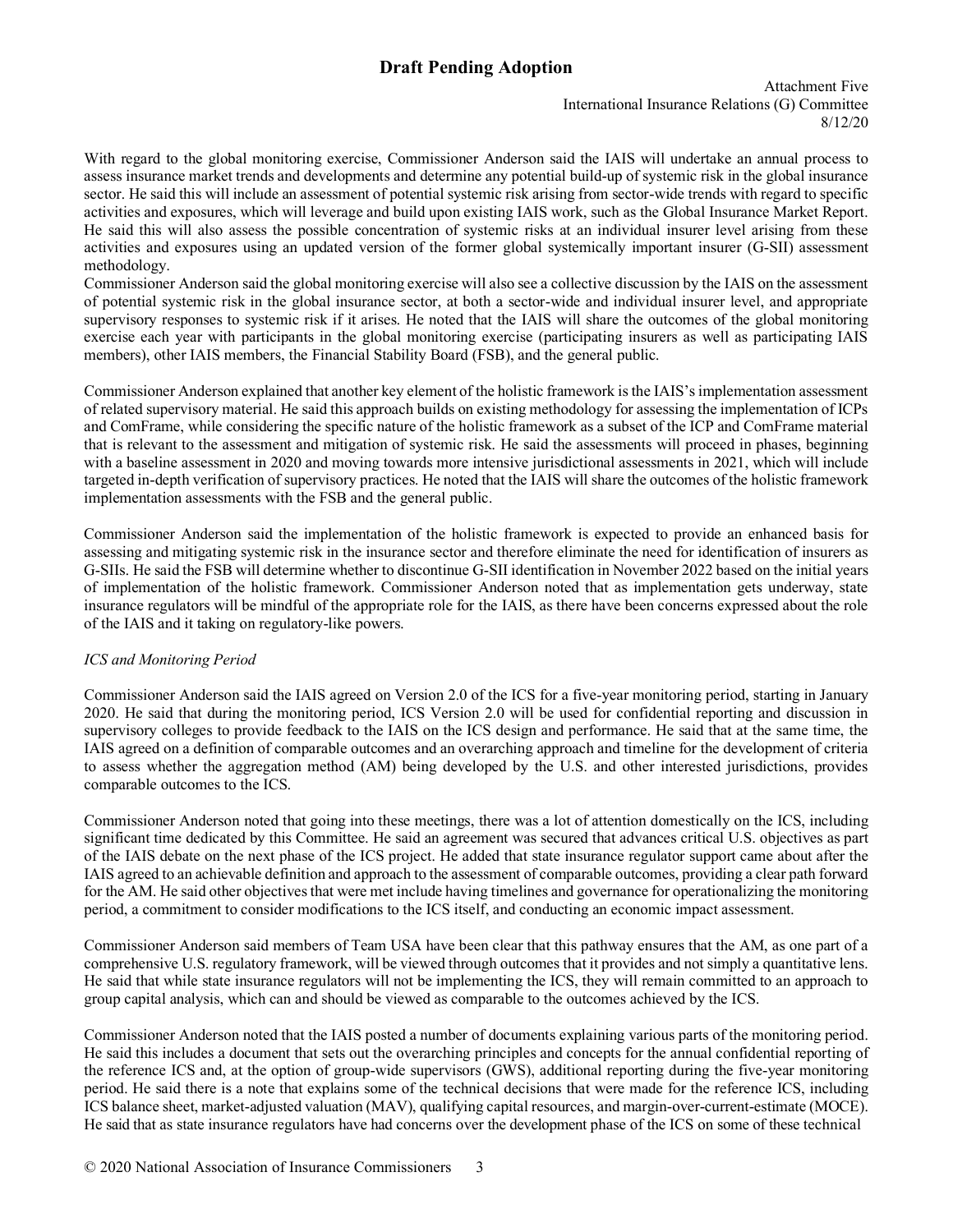Attachment Five International Insurance Relations (G) Committee 8/12/20

points, they will continue to see how these perform during the monitoring period and to what extent improvements and changes are merited.

Commissioner Anderson said materials have also been posted that explain the definition of comparable outcomes and the overall approach to the comparability assessment, as well as the governance and timeline planned for this work. He explained that the agreed upon definition reads, "[c]omparable outcomes to the ICS means that the Aggregation Method (AM) would produce similar, but not necessarily identical, results over time that trigger supervisory action on group capital adequacy grounds." He said agreement on the definition also included an approach for developing high-level principles and criteria for the comparability assessment, which will be subject to further discussion over the monitoring period and will help make an informed process to develop and perform the comparability assessment of the AM, an important workstream for next year. Commissioner Anderson said that in addition to comparability, the workplan for the monitoring period also addresses how things like the generally accepted accounting principles plus (GAAP+) valuation approach and the use of internal models will be assessed and whether they are ultimately included as part of the ICS. He also said the IAIS plans to perform an economic impact assessment, which state insurance regulators think will help inform the version of the ICS that is to be used as a prescribed capital requirement (PCR).

Commissioner Anderson noted that it will be important to develop a timeline for engagement with interested parties to help inform state insurance regulators and be best positioned to advocate at the IAIS for goals relative to comparability. The IAIS plans to issue a consultation in early July 2020 on the high-level principles to be used for the comparability assessment. These high-level principles could build upon the NAIC's interpretative guidance issued while in Abu Dhabi, which was intended to provide context and details about the interpretation of the agreement, outlining what was included, but just as important, what was not included.

Marty Hansen (American International Group—AIG) commended the NAIC for a successful negotiation in Abu Dhabi. He noted that the way forward on the reference ICS has been substantially changed to reflect U.S. practices, including senior debt and NAIC designations for credit risk. He commented that this would also provide the necessary breathing room for the NAIC's Group Capital Calculation (GCC) to be developed without an artificial IAIS deadline on the AM. He said that there are some very concrete steps on the definition of comparable outcomes and an overarching approach to guide the development of highlevel principles and criteria for assessing comparability. He suggested that a precondition for comparability will be a credible and implementable GCC, and he encouraged the NAIC to continue to maintain this positive momentum and keep moving forward.

Ian Adamczyk (Prudential) thanked the NAIC for the successful outcome achieved in Abu Dhabi with regard to the positioning of the AM and the future development of high-level principles and criteria for the comparability assessment. He noted that the additional parameters surrounding governance for the AM, economic impact analysis, and ongoing stakeholder engagement during the monitoring period are all positive outcomes.

Joe Engelhard (MetLife) noted that in 2019, the IAIS delivered the largest set of standard setting material in decades. He commented that going into the Abu Dhabi meeting, industry had three main goals for the ICS, and all three were achieved. He complimented Team USA for successfully changing the direction of the IAIS to be more positive than the previous position on the ICS. He suggested that the IAIS should consider broader public policy goals as the ICS is further refined and ensure alignment with the G20 themes of sustainable growth and the role of long-term investment. He also commented that attention should be given by IAIS members to implementing the holistic framework to ensure its credibility and effectiveness. He commended the NAIC for being ahead of the game with regard to its work on macroprudential supervision.

Robert Neill (American Council of Life Insurers—ACLI) thanked the NAIC for all the hard work that went into the final outcomes in Abu Dhabi, which met the ACLI's stated objectives from earlier in the year. He also appreciated that the NAIC had conducted outreach to ACLI members in advance of bilateral dialogues and meetings with other jurisdictions.

Mariana Gomez-Vock (ACLI) sought clarification on the relationship between the GCC, AM and supervisory intervention. She also sought additional clarity on the transparency principles embedded within the comparability assessment approach. Commissioner Altmaier said that the AM is an aggregation-based framework being developed internationally in conjunction with other jurisdictions. He said that while the AM is influenced by work on the GCC, the AM will be more jurisdictional agnostic, and therefore perhaps simpler than the GCC. He said the ultimate intention is to have the GCC serve domestically as implementation of an AM approach. He added that there are still a number of unknowns, including final design of the AM and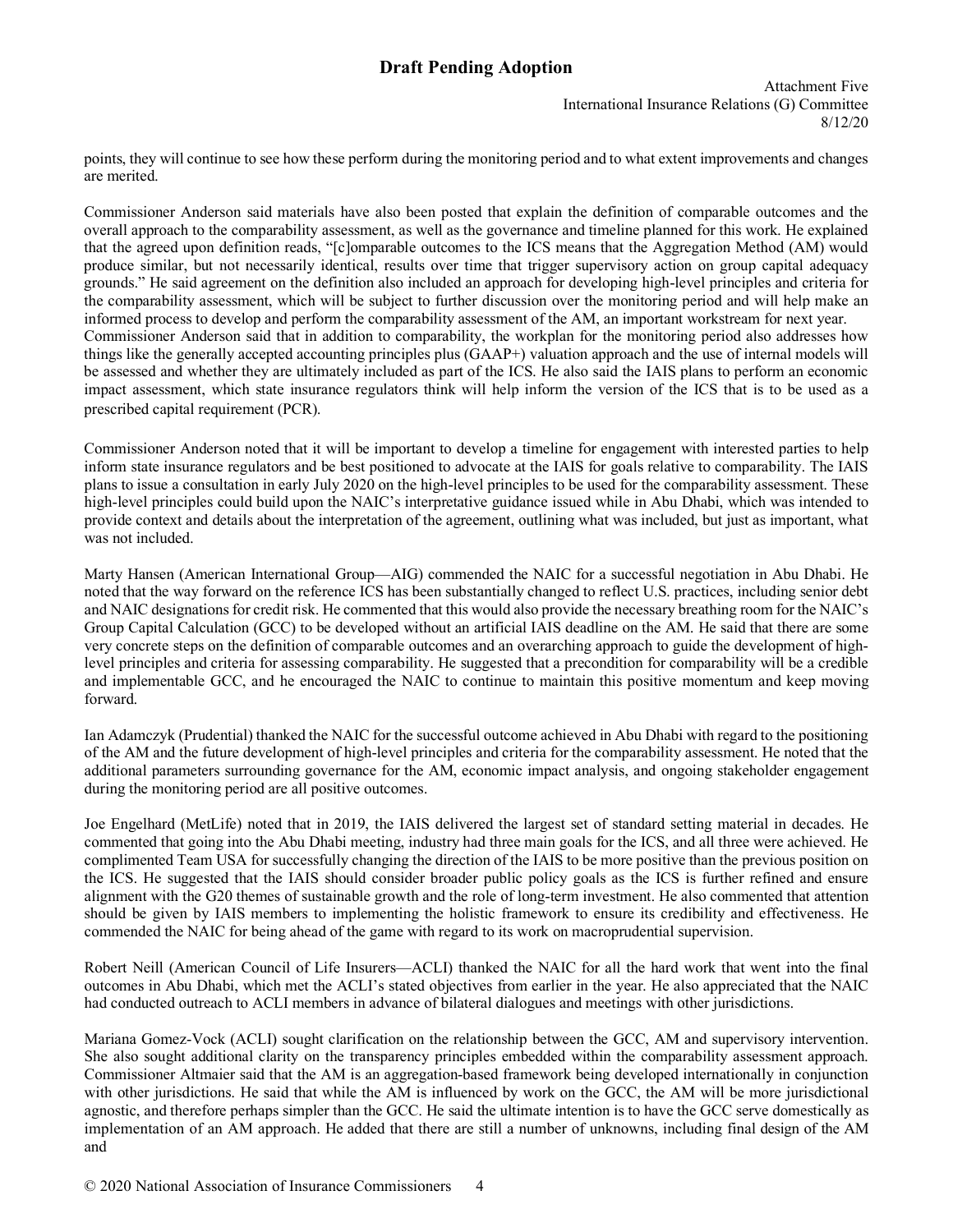Attachment Five International Insurance Relations (G) Committee 8/12/20

GCC, recognition of the AM as comparable, the ultimate fate of the ICS project, and how any prescribed capital requirement (PCR) will be implemented and evaluated in international active insurance group (IAIG) jurisdictions. He noted that there will be ongoing engagement with stakeholders as state insurance regulators get clarity on these outstanding issues.

Tracey Laws (Chubb) commented on the positive outcomes from Abu Dhabi and noted that the additional clarity shared by the IAIS about the voluntary nature of participation in ICS field testing was quite helpful. She raised the issue of the relationship between a PCR for IAIGs and non-IAIGs and the potential for creating a competitive disadvantage for IAIGs.

Tom Finnell (America's Health Insurance Plans—AHIP) reiterated earlier comments made about the good outcomes from the Abu Dhabi meetings. He sought clarification about certain elements regarding comparability and whether the IAIS will compare the GCC to the ICS or if it will compare the AM to the ICS, which would be jurisdictionally agnostic. Commissioner Anderson replied that it would be a comparison of the AM to the ICS.

Commissioner Anderson thanked the speakers for their comments and views, and he noted that these topics are important workstreams that the NAIC will continue discussing throughout the monitoring period.

# 5. Heard an Update on International Activities

# *Regional Supervisory Cooperation*

Regarding Asia, Commissioner Mais said the NAIC hosted the 11<sup>th</sup> NAIC—Financial Services Agency, Japan (JFSA) Insurance Regulatory Dialogue in Washington, DC in October. He said the biannual dialogue brings together regulators from two of the world's largest insurance markets, representing more than 47% of worldwide premium income. He noted that the meeting allowed regulators an opportunity to discuss regulatory issues of mutual concern, including Japan's desire to become a reciprocal jurisdiction under the revisions to the *Credit for Reinsurance Model Law* (#785) and the *Credit for Reinsurance Model Regulation* (#786) and key issues at the IAIS, including the ICS and holistic framework. He said the 12<sup>th</sup> Dialogue will be hosted in Japan in the first half of 2020, where these ongoing discussions will continue.

Regarding Europe, Commissioner Mais said the U.S.-EU Insurance Dialogue Project is continuing its work on cyberinsurance, cybersecurity, and big data with a public event expected to take place in March in Washington, DC. He thanked Commissioner Ommen and Director Froment for serving as the NAIC's Steering Committee members for the project. He said that state insurance regulators and the NAIC continue to meet directly with counterparts at the European Insurance and Occupational Pensions Authority (EIOPA) and the European Commission on a regular basis throughout the year on matters of mutual regulatory concern, including IAIS issues such as ICS developments, developments relating to innovation and technology, and revisions to Model #785 and Model #786.

Regarding Latin America, Commissioner Mais said state insurance regulators have been working closely with the Association of Latin American Supervisors (ASSAL) as part of the NAIC's effortsto share best practices with other supervisors and enhance regulatory cooperation to help with the supervision of international insurance groups. He said that in October, the NAIC participated in ASSAL's regional seminar for insurance supervisors of Latin America in San Jose, Costa Rica. He said he and Director Cameron spoke on various topics throughout the two-day meeting, including insurtech, conduct of business, and corporate governance. Commissioner Mais said that in late April, the NAIC will participate in the ASSAL's Annual Meeting in Lima, Peru.

Commissioner Mais said one of the NAIC's most successful capacity building projects is the International Fellows Program, which is in its fifteenth year. He said that since the program started in 2004, over 300 fellows from 35 countries have participated in this program designed to advance working relations with foreign markets, emphasizing the exchange of regulatory techniques and technology. He said that for the Fall 2019 session, the NAIC welcomed 11 international regulators from Bermuda, India, Kenya, Saudi Arabia, Taiwan, Thailand and Tunisia. He thanked the host states for this session, which included Arkansas; California; Louisiana; Missouri; New York; Oregon; Texas; Washington, DC; and Washington. He said the NAIC is always interested in having more states host fellows, an experience which is valuable not only for fellows but for host states as well.

*Organisation for Economic Co-operation and Development (OECD)*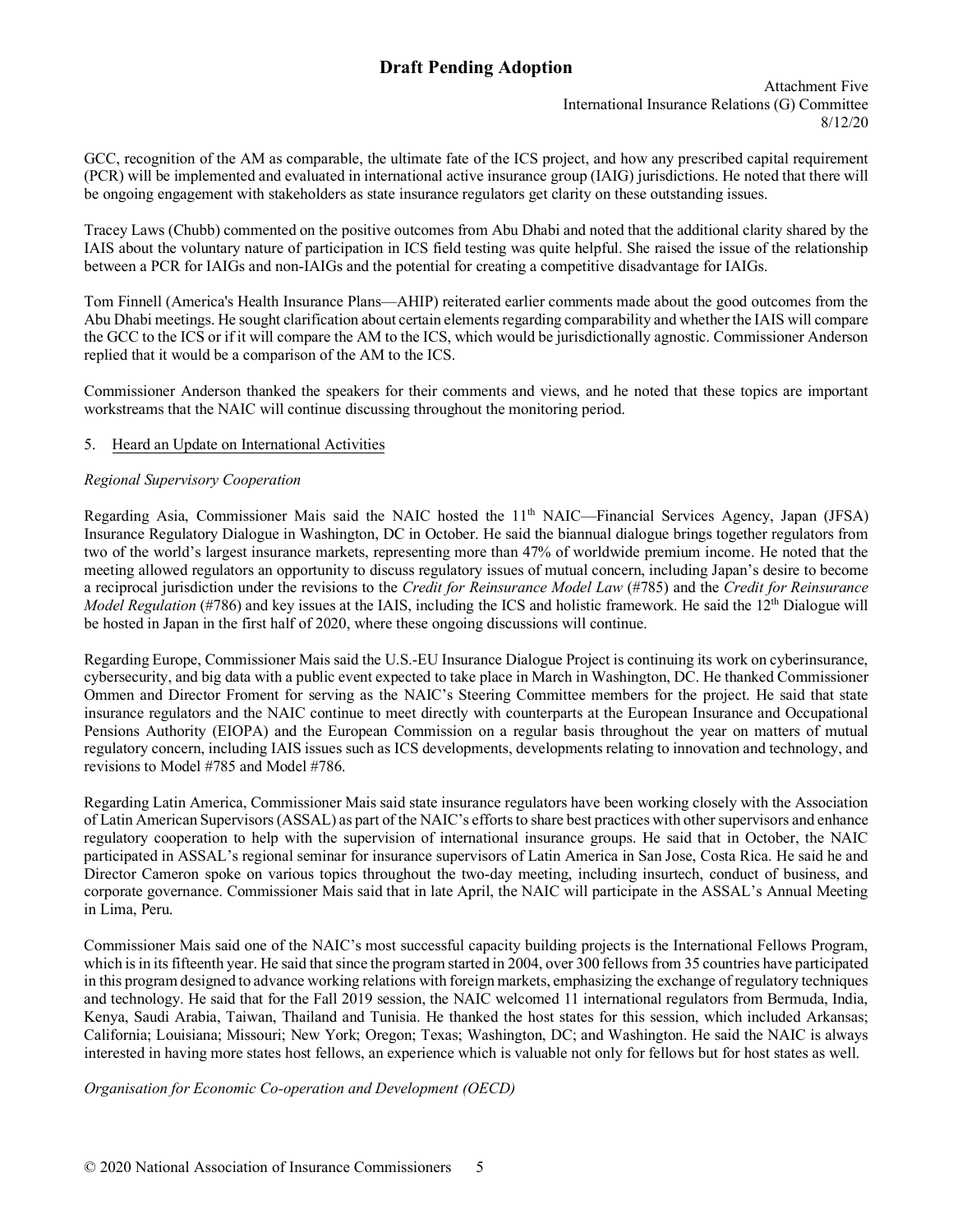Attachment Five International Insurance Relations (G) Committee 8/12/20

Commissioner Mais noted that the OECD's Insurance and Private Pensions Committee (IPPC) met earlier in the week in Paris, France, hosting a half-day roundtable on digitalization of insurance intermediation and regulatory responses. He said that during the meeting, there were updates on: 1) a revised report on the regulatory and supervisory framework of insurance intermediaries and market conduct; 2) a report on big data and artificial intelligence (AI) in the insurance sector; 3) draft revised guidance on the structure of insurance regulation and supervision; 4) a project proposal on the interaction between public and private sectors in long-term and health care; 5) a policy framework for accessing international property catastrophe reinsurance markets; 6) a project proposal on assessing the integration of environmental, social, and governance (ESG) factors by institutional investors; and 7) a draft report on the impact of public policy and regulation on cyberinsurance coverage.

# 6. Heard an Update on the FSAP

Mr. Schrader explained that as previously reported to the Committee, the IMF is conducting its third FSAP of the U.S. financial regulatory system in 2019–20. He said the FSAP is comprises Mission 1 and Mission 2, with much of the insurance-related work concentrated in Mission 1 and additional work happening during Mission 2 in early 2020. He noted that meetings for Mission 1 took place this fall and concluded on Nov. 8 with a closing meeting hosted by the U.S. Department of the Treasury (Treasury). He said the NAIC and several states participated in a number of these meetings with IMF staff, and he added that the IMF also conducted meetings with the private sector. He said that since the last FSAP of the U.S. in 2015, state insurance regulators and the NAIC have further enhanced the U.S. state-based system, and Mission 1 included many good, in-depth discussions with the IMF on these regulatory developments. He said Mission 2 is scheduled for mid-February to early March with meetings expected at the NAIC and several states. He said the IMF is expected to publish a technical note on insurance by the summer of 2020.

Mr. Schrader added that as with previous FSAPs, it is expected that there will be areas where state insurance regulators will continue to disagree with the IMF's approach and recommendations, as well as areas where state insurance regulators can hopefully provide constructive feedback relating to any inaccuracies or particular characterizations of the U.S. system in the document before it is published. He also thanked participating states for the time they took to meet with the IMF on the U.S. state-based system of insurance regulation and NAIC staff for their many contributions to the work so far.

# 7. Discussed Other Matters

Commissioner Anderson said the IAIS recently released its draft *Application Paper on Liquidity Risk Management* for public consultation with a comment deadline of Jan. 20, 2020. He said this paper is intended to provide guidance on the supervisory material related to liquidity risk management in the relevant ICP and ComFrame material. He said the usual NAIC review process will take place for this paper and that a Committee call will be held in mid-January to approve submission of any NAIC comments.

Commissioner Anderson noted that the question and answer session with the IAIS Secretariat would begin immediately following the Committee meeting.

Ryan Workman (NAIC) noted that the international calendars for 2019 and 2020 had been posted to the website.

Having no further business, the International Insurance Relations (G) Committee adjourned.

W:\National Meetings\2020\Summer\Cmte\G\Gmin Fall 2019.docx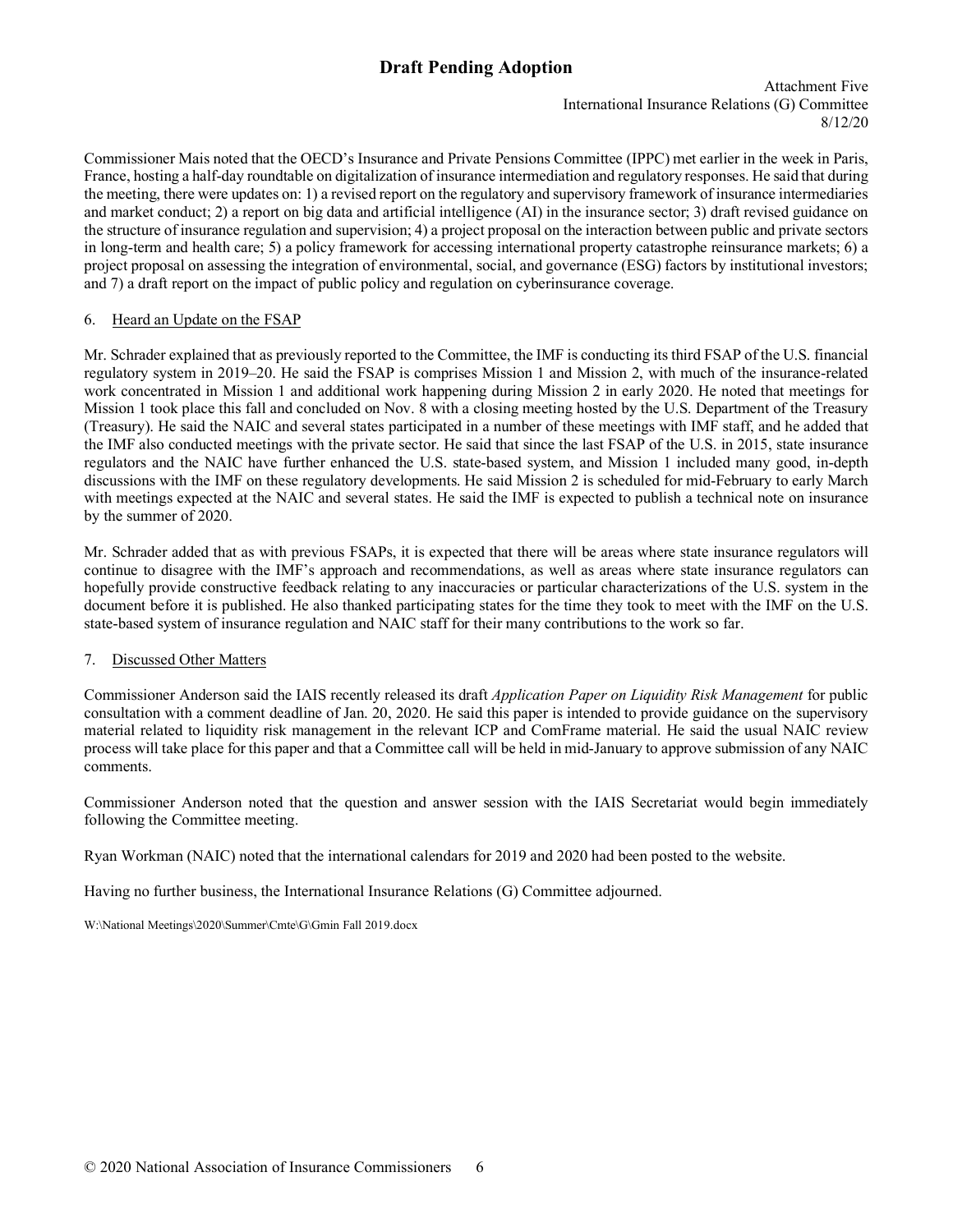Attachment Six

# AGGREGATING REGULATORY CAPITAL REQUIREMENTS ACROSS JURISDICTIONS: THEORETICAL AND PRACTICAL CONSIDERATIONS



Objective. Independent. Effective.™

# Steve Jackson, Ph.D. Assistant Director for Research (Public Policy)

NAIC International Insurance Relations (G) Committee August 12, 2020

© 2020 American Academy of Actuaries. All rights reserved. May not be reproduced without express permission.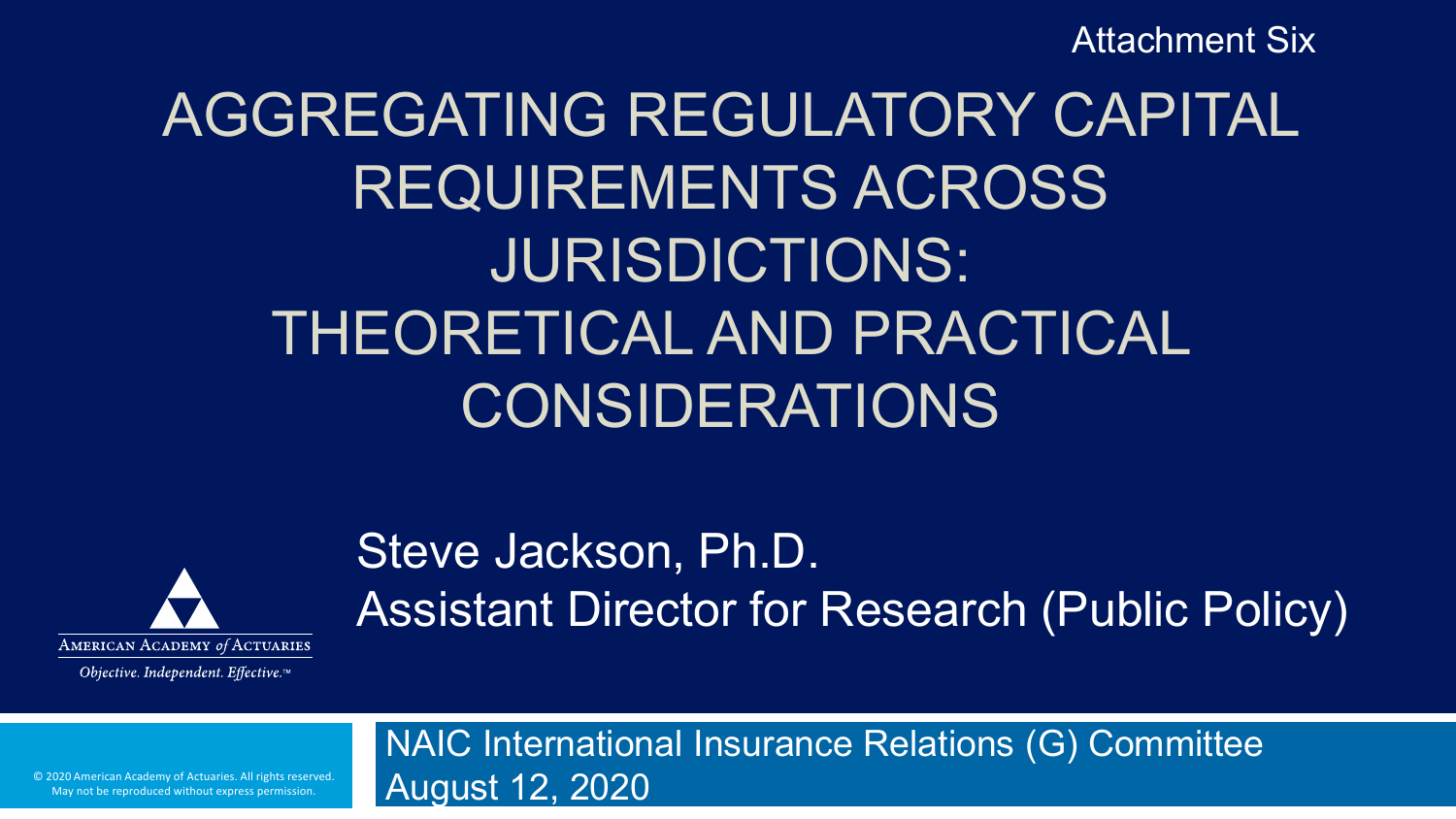# Background

- On November 14, 2019, at its Annual Meeting, the International Association of Insurance Supervisors (IAIS) agreed that in the monitoring period for the Insurance Capital Standard (ICS), it would assess whether an aggregation method (AM) for group capital calculations provides a comparable outcome to the ICS.
- $\Box$  The essential element of the AM is that the required capital for each entity within a group, established by its regulatory authority, is the basic building block for the calculation of the group's required capital.
- $\Box$  However, if different jurisdictions set their required capital to different risk or safety levels, then some adjustment of the individual required capital is needed to bring them to a common level of safety.
- □ These adjustments are called scalars.
- $\Box$  The NAIC has requested the American Academy of Actuaries' help in the form of a technical paper assessing various methodologies for the creation of scalars.

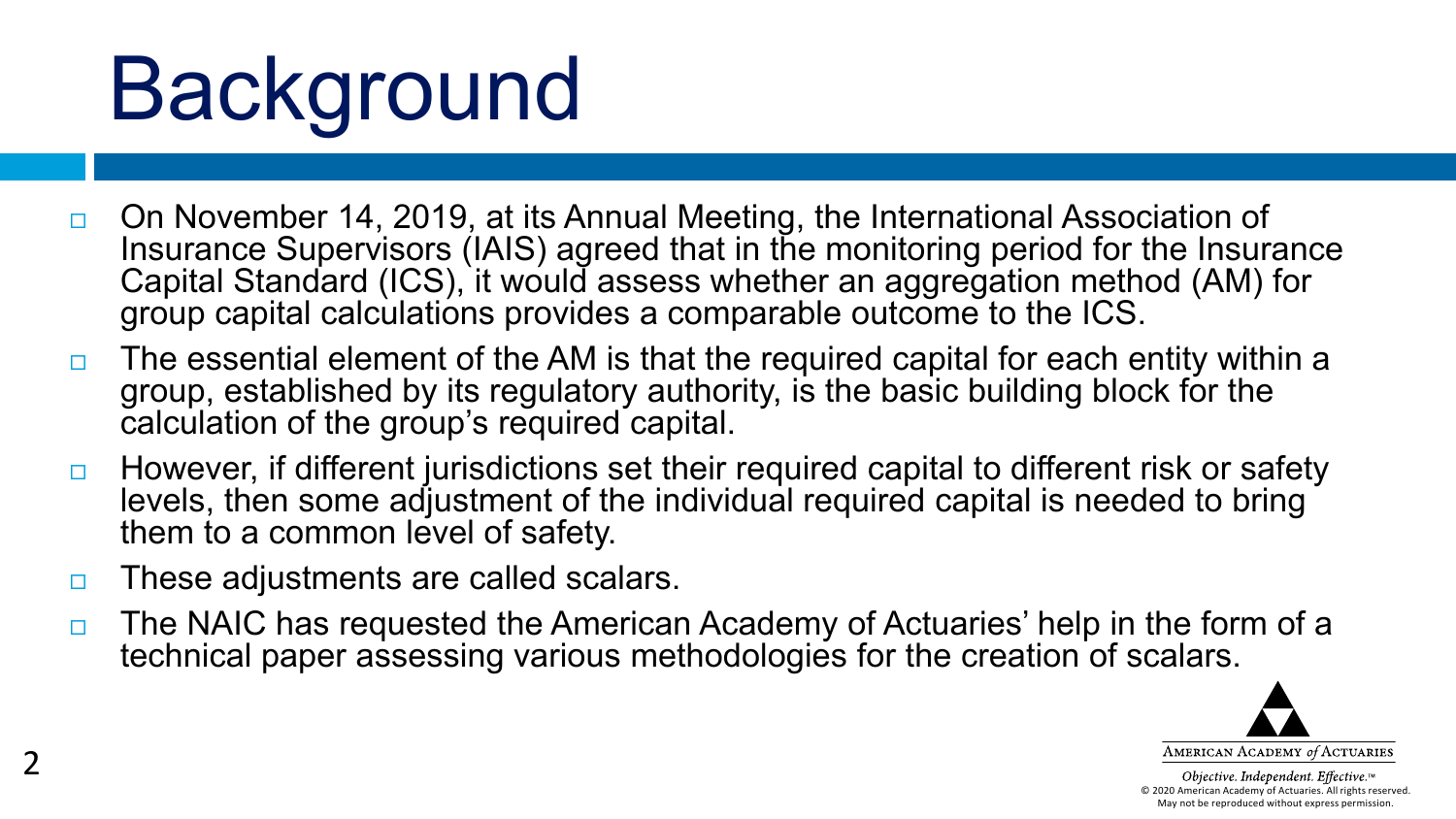# Project Description

The project will proceed in four stages:

- 1. clarify as much as possible the objectives, both conceptual and practical, of a scalar methodology;
- 2. assemble an inventory of possible methodologies—both from methodologies that have been tried and/or assessed by the NAIC, the Federal Reserve Board, the IAIS, or others and from methodologies suggested by academic literature addressing adjacent issues;
- 3. derive a set of criteria for the evaluation of the methodologies from the existing discussions of possible methodologies and from standard statistical principles;
- 4. evaluate each of several, if not all, relevant methodologies according to the specified criteria.
- $\Box$  We will also be developing an annotated bibliography to make more accessible relevant academic work on the subject.
- $\Box$  The target completion date is March 1, 2021.



Objective. Independent. Effective.™ © 2020 American Academy of Actuaries. All rights reserved. May not be reproduced without express permission.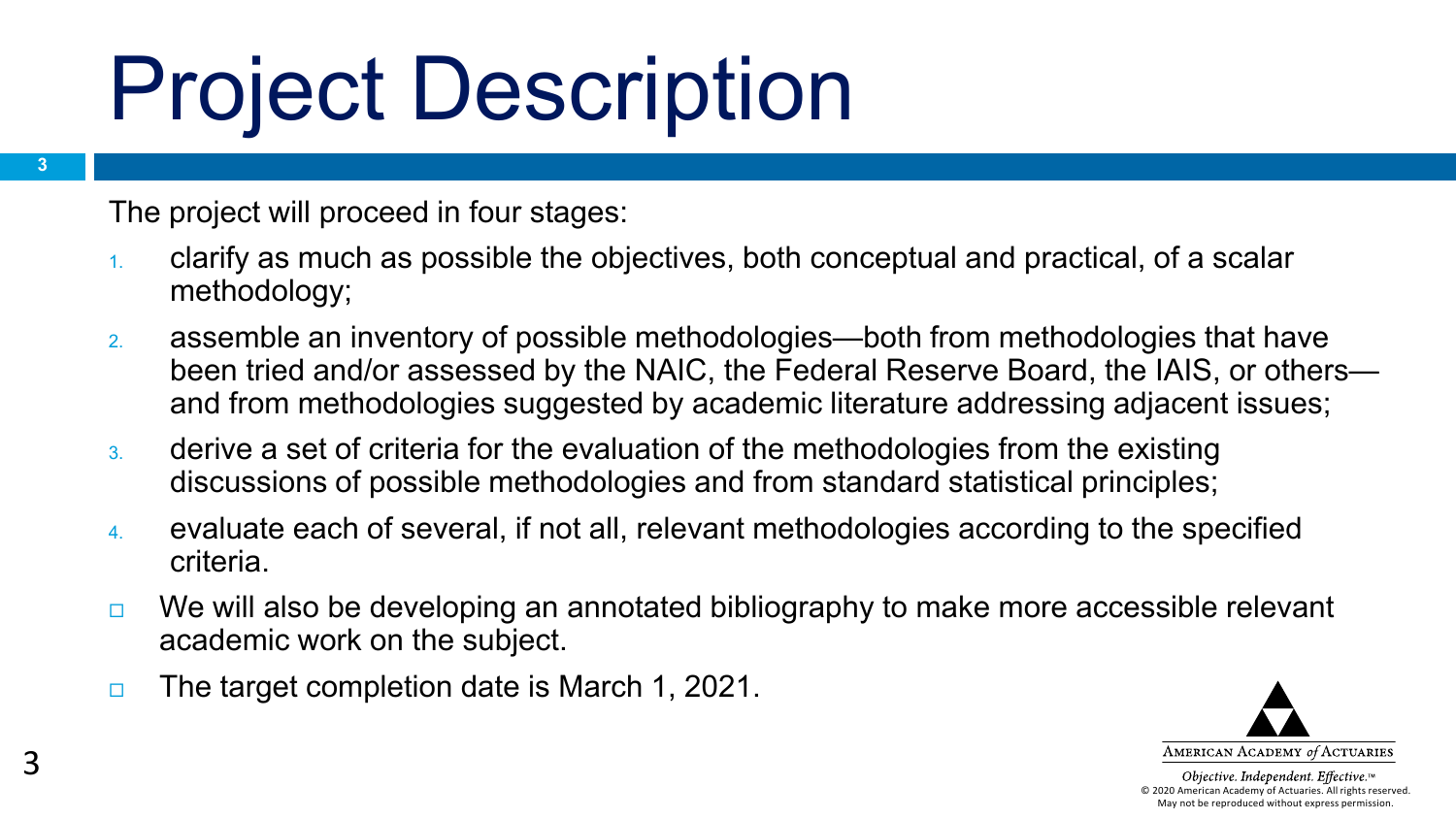# Expected Results

**4**

4

- $\Box$  The Academy will be offering assessments of several major possible methods but will not be recommending a method for scalars.
- □ Academy assessments will address both theoretical and practical considerations.
- $\Box$  The project is intended to assist regulators and staff seeking to create group capital standards by the AM by providing information as they seek to choose the best scalar for their purposes.
- □ The project is also intended to educate the actuarial community about scalars and to engage the academic community in this issue.
- □ Academy assessments will be clearly designed to address scaling for insurance entities across jurisdictions, while also being relevant to other uses for scalars.



Objective. Independent. Effective.™ © 2020 American Academy of Actuaries. All rights reserved. May not be reproduced without express permission.